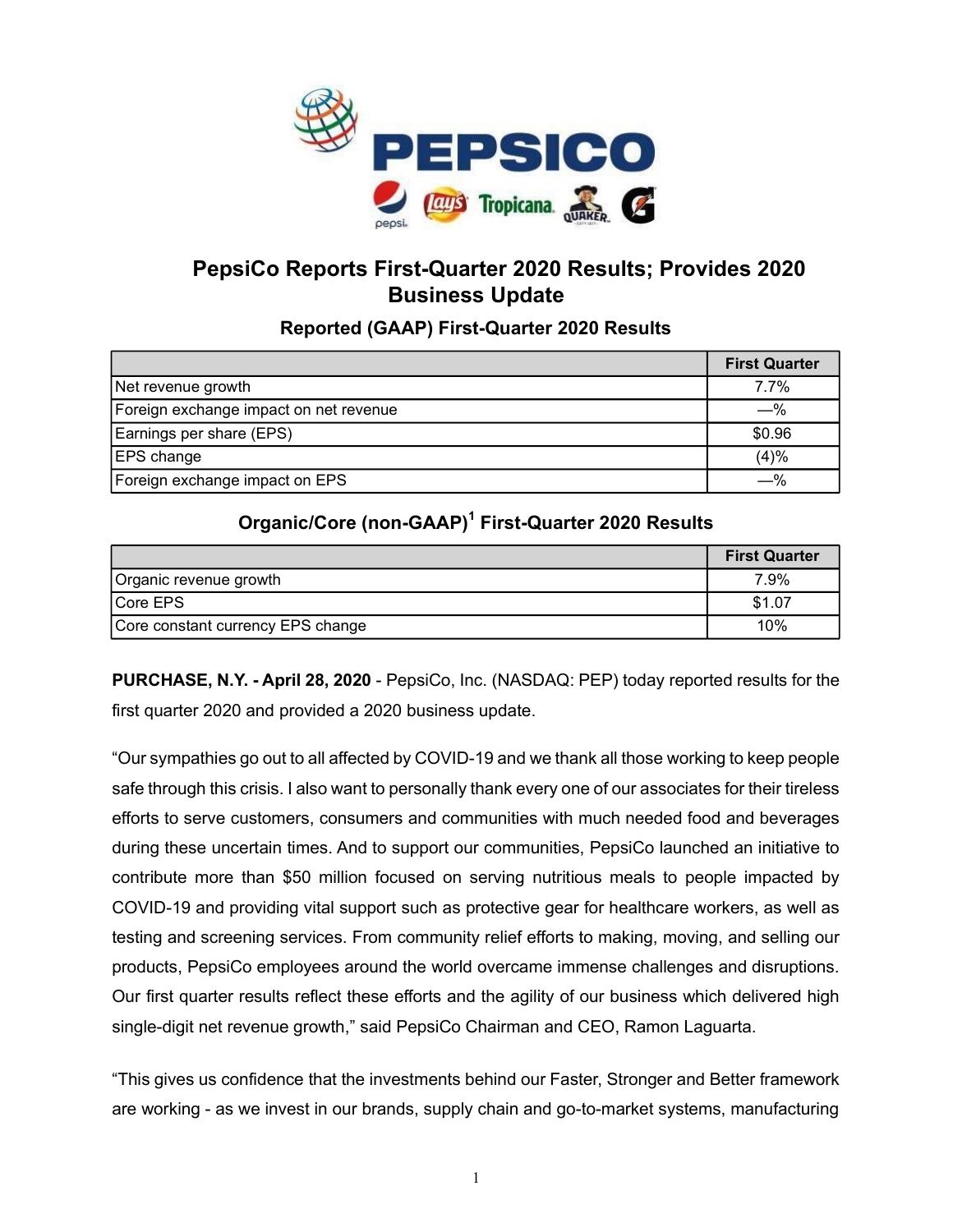capacity, capabilities and culture, and our society by integrating purpose into everything we do.

I am also pleased to announce that we closed our highly strategic acquisition of Rockstar Energy Beverages and have entered into a national agreement to be the exclusive distributor of Bang Energy drinks in the United States. Together, these brands coupled with Mountain Dew, position PepsiCo to better participate and capture its fair share within an attractive and highly profitable category.

Despite a strong first quarter, there is still a great deal of uncertainty that exists in relation to COVID-19, including how geographies, retail channels and consumer behaviors will evolve over time. Due to this uncertainty, the Company's previous financial outlook regarding fiscal year 2020 is no longer applicable. However, with a strong balance sheet, highly cash generative business and ample liquidity, we believe we have adequate flexibility to meet the needs of our business and return cash to shareholders.

With a strong portfolio of brands in attractive categories, an agile supply chain and flexible go-tomarket systems, we are successfully managing through the complexities of today and building competitive advantages to emerge an even stronger company in the future."

<sup>1</sup> Please refer to the Glossary for the definitions of non-GAAP financial measures, including "Organic," "Core" and "Constant Currency," and to "Guidance and Outlook" for additional information regarding PepsiCo's 2020 business update. Please refer to PepsiCo's Quarterly Report on Form 10-Q for the 12 weeks ended March 21, 2020 (Q1 2020 Form 10-Q) filed with the SEC on April 28, 2020 for additional information regarding PepsiCo's financial results.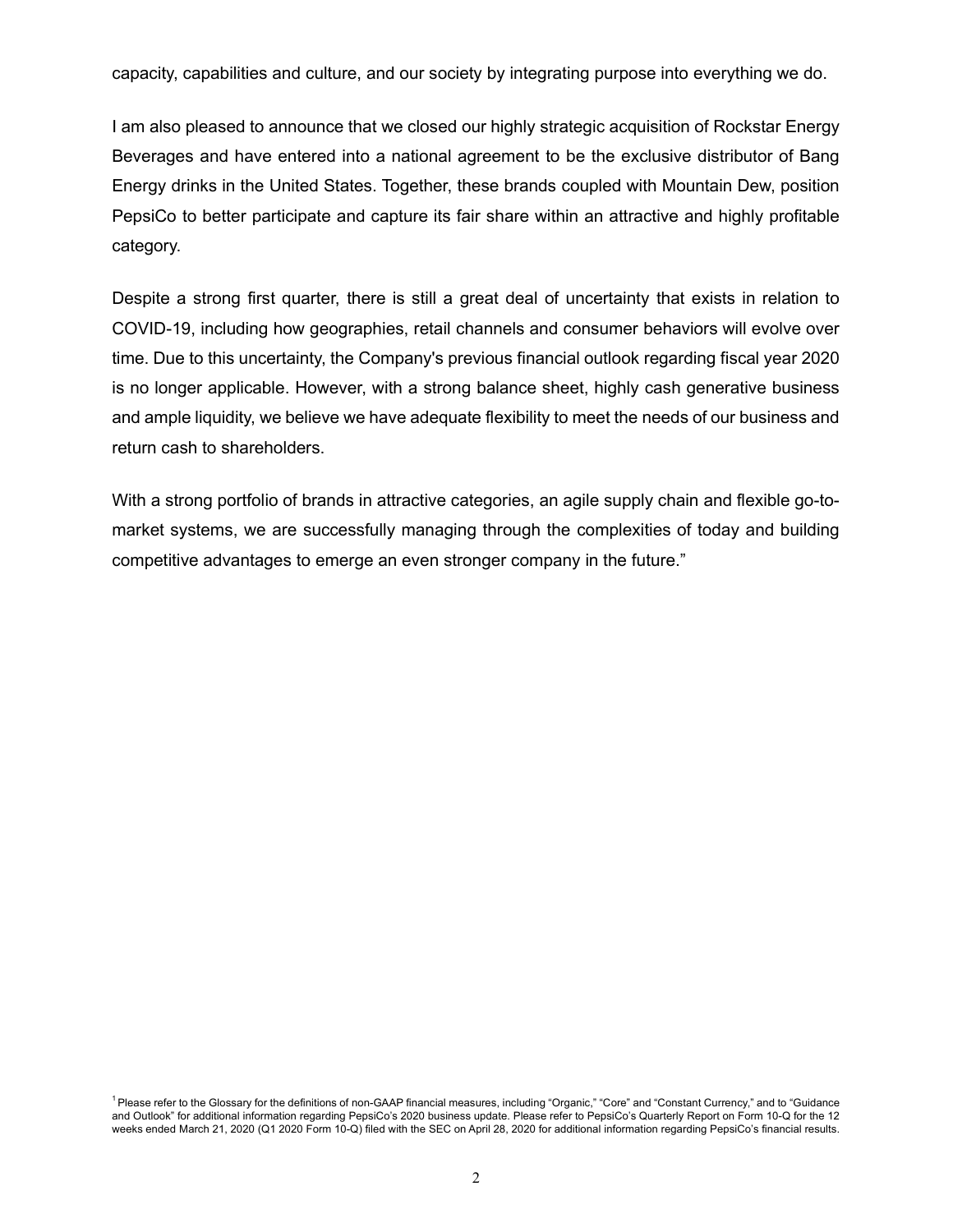## Summary First-Quarter 2020 Performance

|                                                             |                                            |                                                  | <b>Revenue</b>                                                                     |                     | <b>Volume</b>                  |                  |
|-------------------------------------------------------------|--------------------------------------------|--------------------------------------------------|------------------------------------------------------------------------------------|---------------------|--------------------------------|------------------|
|                                                             |                                            |                                                  | <b>Percentage Point Impact</b>                                                     |                     | <b>Organic Volume % Change</b> |                  |
|                                                             | <b>GAAP</b><br><b>Reported</b><br>% Change | Foreign<br><b>Exchange</b><br><b>Translation</b> | Acquisitions,<br>Divestitures.<br>and Other<br><b>Structural</b><br><b>Changes</b> | Organic<br>% Change | <b>Food/Snacks</b>             | <b>Beverages</b> |
| Frito-Lay North America                                     |                                            |                                                  |                                                                                    |                     | 5                              |                  |
| Quaker Foods North America                                  | 7                                          |                                                  |                                                                                    | 7                   | 8                              |                  |
| PepsiCo Beverages North<br>America                          | 7                                          |                                                  | (1)                                                                                | 6                   |                                | 6                |
| Latin America                                               | 6                                          | 2                                                |                                                                                    | 8                   | 2.5                            | 5                |
| Europe                                                      | 14                                         |                                                  |                                                                                    | 14                  | 5                              | 13               |
| Africa, Middle East and South<br>Asia                       | 9                                          | (1.5)                                            | 6                                                                                  | 14                  | 13                             | 11               |
| Asia Pacific, Australia and New<br>Zealand and China Region | 6                                          | 2                                                |                                                                                    |                     | 3.5                            | (2)              |
| <b>Total</b>                                                | 8                                          |                                                  |                                                                                    | 8                   | 5.5                            | 6                |

## Operating Profit and EPS

|                                                             |                                  | <b>Percentage Point Impact</b>          |                                                  |                                                     |
|-------------------------------------------------------------|----------------------------------|-----------------------------------------|--------------------------------------------------|-----------------------------------------------------|
|                                                             | <b>GAAP Reported</b><br>% Change | <b>Items Affecting</b><br>Comparability | Foreign<br><b>Exchange</b><br><b>Translation</b> | <b>Core Constant</b><br><b>Currency</b><br>% Change |
| Frito-Lay North America                                     | 4                                | 2                                       |                                                  | 6                                                   |
| Quaker Foods North America                                  | 8                                | 0.5                                     |                                                  | 9                                                   |
| PepsiCo Beverages North America                             | (24)                             |                                         |                                                  | (24)                                                |
| Latin America                                               |                                  | 2                                       |                                                  | 3                                                   |
| Europe                                                      | 28                               | (14)                                    |                                                  | 13                                                  |
| Africa, Middle East and South Asia                          | 26                               | (5)                                     | (1)                                              | 20                                                  |
| Asia Pacific, Australia and New Zealand and<br>China Region | 33                               | (3)                                     |                                                  | 32                                                  |
| Corporate unallocated expenses                              | 61                               | (81)                                    |                                                  | (20)                                                |
| <b>Total</b>                                                | (4)                              | 11                                      |                                                  | 6                                                   |
|                                                             |                                  |                                         |                                                  |                                                     |
| <b>EPS</b>                                                  | (4)                              | 15                                      |                                                  | 10                                                  |

Note: Amounts may not sum due to rounding.

Organic revenue and core constant currency results are non-GAAP financial measures. Please refer to the reconciliation of GAAP and non-GAAP information in the attached exhibits and to the Glossary for definitions of "Organic," "Core" and "Constant Currency."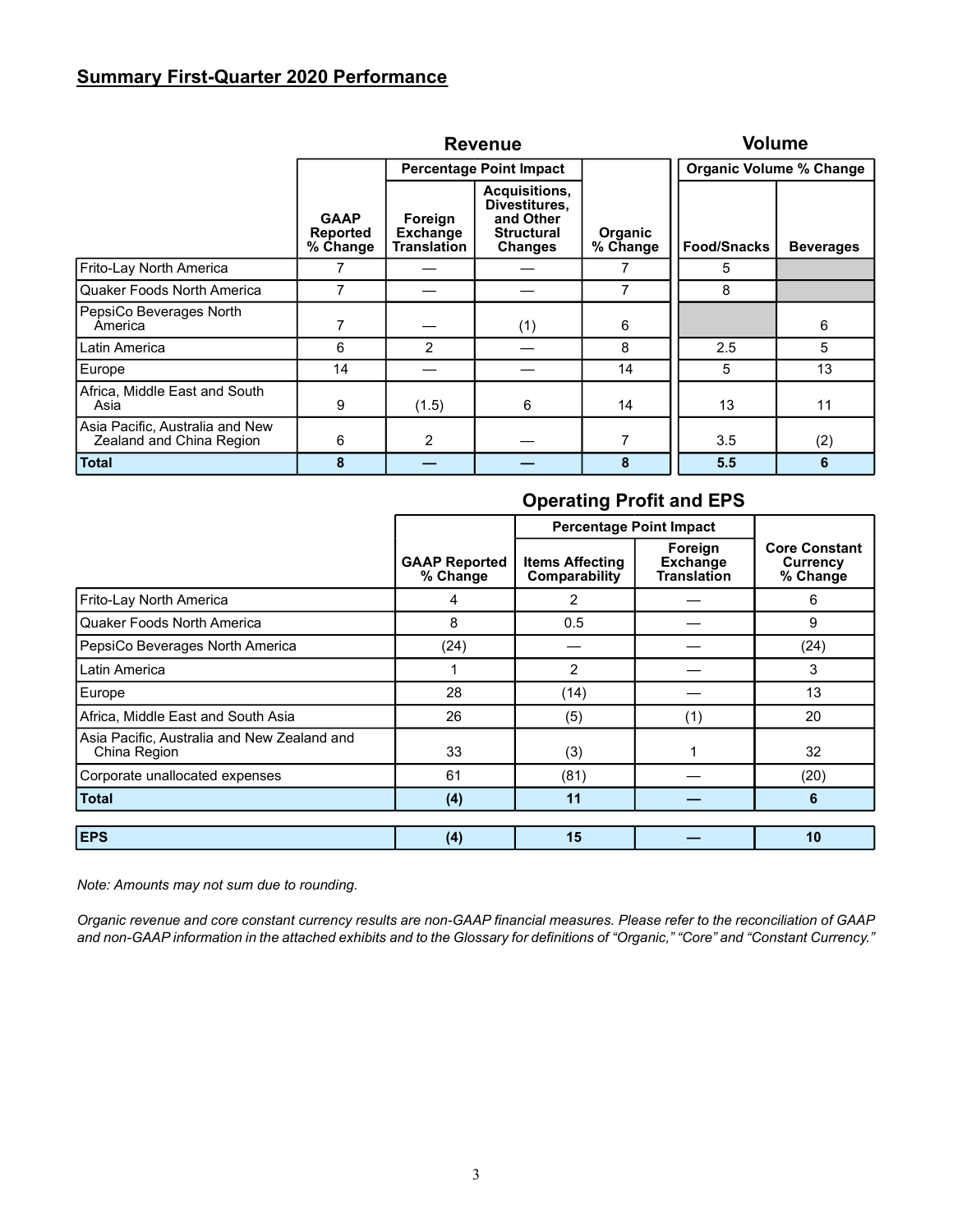## Update on Functional Beverage Strategy

The Company recently closed its acquisition of Rockstar Energy Beverages and entered into a new distribution agreement with Vital Pharmaceuticals, Inc., the manufacturer of Bang® Energy drinks. The agreement with Vital Pharmaceuticals provides PepsiCo and its bottlers with the exclusive right to distribute the portfolio of Bang Energy beverages in the United States.

As the company works to be more consumer-centric and capitalize on rising demand in the functional beverage space, PepsiCo's agreement with Vital Pharmaceuticals complements the strategic rationale behind its acquisition of Rockstar: to create meaningful new partnerships in the energy space - a high growth, highly profitable category; accelerate Rockstar's performance; and unlock PepsiCo's ability to expand in the category with existing brands such as Mountain Dew.

## Guidance and Outlook

Given the uncertainties associated with the magnitude and duration of the COVID-19 pandemic on our business, the Company's previous financial outlook regarding fiscal year 2020 is no longer applicable.

However, the Company continues to expect:

- A core effective tax rate of approximately 21 percent; and
- Total cash returns to shareholders of approximately \$7.5 billion, comprised of dividends of \$5.5 billion and share repurchases of \$2 billion.

In addition, the Company now expects a 3 to 4 percentage-point foreign exchange translation headwind to negatively impact reported net revenue and core EPS performance based on current market consensus rates.

## Earnings Discussion and Conference Call:

At approximately 6:15 a.m. (Eastern time) today, the Company will post a pre-recorded management discussion of its first quarter 2020 results and business update at www.pepsico.com/investors. At 8:15 a.m. (Eastern time) today, the Company will host a live question and answer session with investors and financial analysts. Further details will be accessible on the Company's website at www.pepsico.com/investors.

Contacts: Investor Relations Communications

investor@pepsico.com pepsicomediarelations@pepsico.com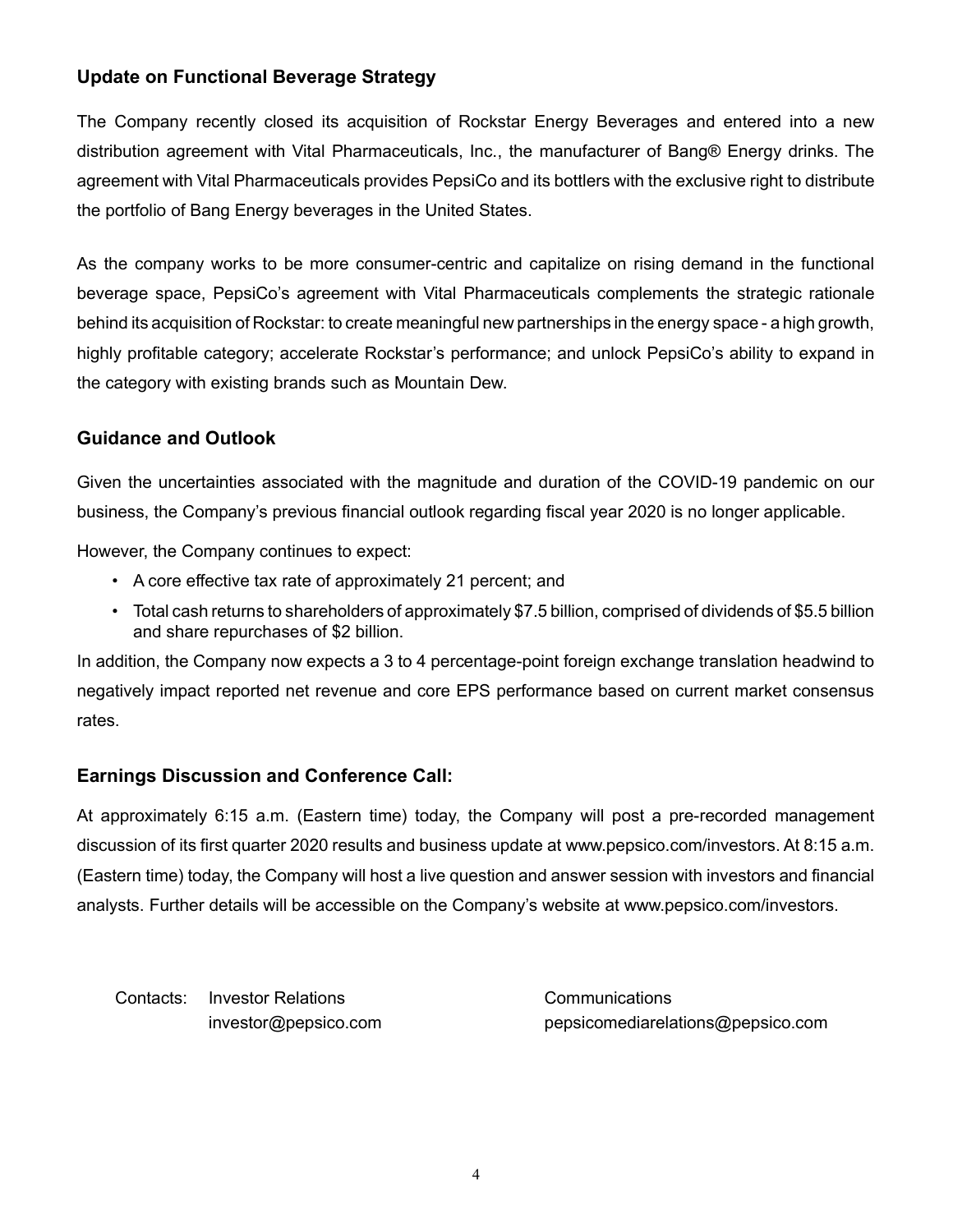### PepsiCo, Inc. and Subsidiaries Condensed Consolidated Statement of Income (in millions except per share amounts, unaudited)

|                                                           |              | 12 Weeks Ended          |           |
|-----------------------------------------------------------|--------------|-------------------------|-----------|
|                                                           |              | 3/21/2020               | 3/23/2019 |
| <b>Net Revenue</b>                                        | $\mathbb{S}$ | 13,881<br><sup>\$</sup> | 12,884    |
| Cost of sales                                             |              | 6,127                   | 5,688     |
| Gross profit                                              |              | 7,754                   | 7,196     |
| Selling, general and administrative expenses (a)          |              | 5,830                   | 5,188     |
| <b>Operating Profit</b>                                   |              | 1,924                   | 2,008     |
| Other pension and retiree medical benefits income         |              | 77                      | 64        |
| Net interest expense and other                            |              | (290)                   | (204)     |
| Income before income taxes                                |              | 1,711                   | 1,868     |
| Provision for income taxes                                |              | 360                     | 446       |
| Net income                                                |              | 1,351                   | 1,422     |
| Less: Net income attributable to noncontrolling interests |              | 13                      | 9         |
| Net Income Attributable to PepsiCo                        |              | 1,338<br>-S             | 1,413     |
|                                                           |              |                         |           |
| Diluted                                                   |              |                         |           |
| Net income attributable to PepsiCo per common share       | \$           | 0.96<br>-S              | 1.00      |
| Weighted-average common shares outstanding                |              | 1,396                   | 1,413     |

(a) The increase in selling, general and administrative expenses for the 12 weeks ended March 21, 2020 as compared to the 12 weeks ended March 23, 2019, reflects the unfavorable mark-to-market net impact on commodity derivatives, certain charges taken as a result of the COVID-19 pandemic and higher advertising and marketing expenses.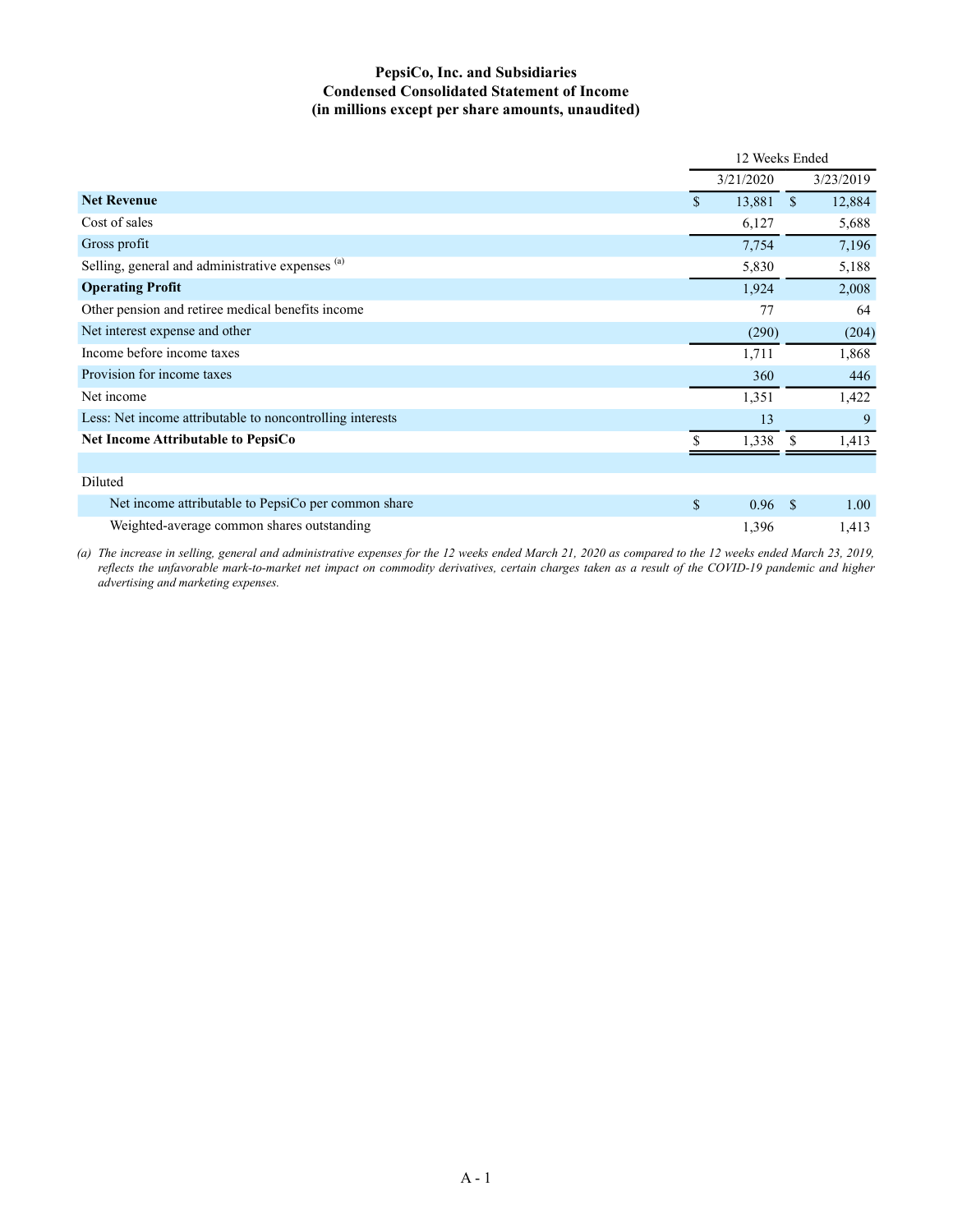### PepsiCo, Inc. and Subsidiaries Supplemental Financial Information (in millions and unaudited)

|                                                          | 12 Weeks Ended |    |           |
|----------------------------------------------------------|----------------|----|-----------|
|                                                          | 3/21/2020      |    | 3/23/2019 |
| Net Revenue                                              |                |    |           |
| Frito-Lay North America                                  | \$<br>4,074    | -S | 3,815     |
| Quaker Foods North America                               | 634            |    | 594       |
| PepsiCo Beverages North America                          | 4,838          |    | 4,510     |
| Latin America                                            | 1,310          |    | 1,241     |
| Europe                                                   | 1,839          |    | 1,620     |
| Africa, Middle East and South Asia                       | 631            |    | 579       |
| Asia Pacific, Australia and New Zealand and China Region | 555            |    | 525       |
| Total                                                    | 13,881         | \$ | 12,884    |
|                                                          |                |    |           |
| <b>Operating Profit</b>                                  |                |    |           |
| Frito-Lay North America                                  | \$<br>1,202    | S  | 1,159     |
| Quaker Foods North America                               | 150            |    | 138       |
| PepsiCo Beverages North America                          | 297            |    | 389       |
| Latin America                                            | 231            |    | 230       |
| Europe                                                   | 146            |    | 115       |
| Africa, Middle East and South Asia                       | 134            |    | 105       |
| Asia Pacific, Australia and New Zealand and China Region | 142            |    | 106       |
| Corporate unallocated expenses                           | (378)          |    | (234)     |
| Total                                                    | \$<br>1,924    | \$ | 2,008     |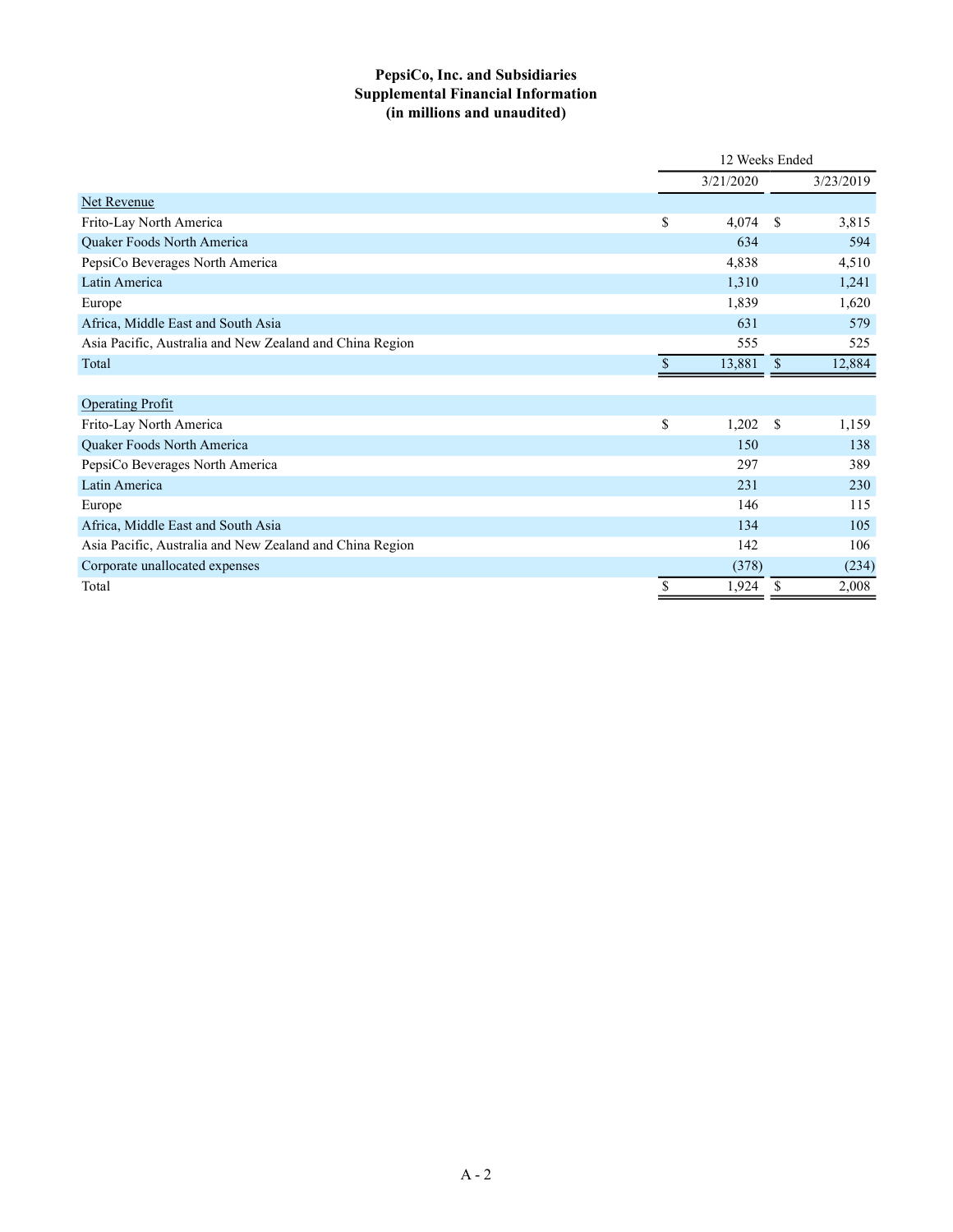### PepsiCo, Inc. and Subsidiaries Condensed Consolidated Statement of Cash Flows (in millions, unaudited)

|                                                                                          |              | 12 Weeks Ended |                      |                |
|------------------------------------------------------------------------------------------|--------------|----------------|----------------------|----------------|
|                                                                                          |              | 3/21/2020      |                      | 3/23/2019      |
| <b>Operating Activities</b>                                                              |              |                |                      |                |
| Net income                                                                               | \$           | 1,351          | \$                   | 1,422          |
| Depreciation and amortization                                                            |              | 533            |                      | 498            |
| Share-based compensation expense                                                         |              | 61             |                      | 57             |
| Restructuring and impairment charges                                                     |              | 38             |                      | 26             |
| Cash payments for restructuring charges                                                  |              | (60)           |                      | (52)           |
| Pension and retiree medical plan expenses                                                |              | 40             |                      | 47             |
| Pension and retiree medical plan contributions                                           |              | (234)          |                      | (260)          |
| Deferred income taxes and other tax charges and credits                                  |              | 25             |                      | 216            |
| Net tax related to the Tax Cuts and Jobs Act (TCJ Act)                                   |              |                |                      | (29)           |
| Change in assets and liabilities:                                                        |              |                |                      |                |
| Accounts and notes receivable                                                            |              | (784)          |                      | (406)          |
| Inventories                                                                              |              | (312)          |                      | (435)          |
| Prepaid expenses and other current assets                                                |              | (263)          |                      | (382)          |
| Accounts payable and other current liabilities                                           |              | (1, 419)       |                      | (1,207)        |
| Income taxes payable                                                                     |              | 204            |                      | 120            |
| Other, net                                                                               |              | 71             |                      | 40             |
| <b>Net Cash Used for Operating Activities</b>                                            |              | (749)          |                      | (345)          |
|                                                                                          |              |                |                      |                |
| <b>Investing Activities</b>                                                              |              |                |                      |                |
| Capital spending                                                                         |              | (484)          |                      | (442)          |
| Sales of property, plant and equipment                                                   |              | 5              |                      | 2              |
| Acquisition of SodaStream International Ltd. (SodaStream)                                |              | (9)            |                      | (1, 807)       |
| Other acquisitions and investments in noncontrolled affiliates                           |              | (445)          |                      | (56)           |
| Short-term investments, by original maturity - three months or less, net                 |              | 7              |                      | 9              |
| Other investing, net                                                                     |              | 1              |                      | (6)            |
| <b>Net Cash Used for Investing Activities</b>                                            |              | (925)          |                      | (2,300)        |
|                                                                                          |              |                |                      |                |
| <b>Financing Activities</b>                                                              |              |                |                      |                |
|                                                                                          |              |                |                      | 1,122          |
| Proceeds from issuances of long-term debt                                                |              | 6,429          |                      |                |
| Payments of long-term debt                                                               |              | (1)            |                      | (1, 851)       |
| Short-term borrowings, by original maturity:                                             |              |                |                      |                |
| More than three months - proceeds                                                        |              | 164            |                      | $\overline{2}$ |
| More than three months - payments                                                        |              | (2)            |                      |                |
| Three months or less, net                                                                |              | 2,794          |                      | 115            |
| Cash dividends paid                                                                      |              | (1, 349)       |                      | (1, 332)       |
| Share repurchases - common                                                               |              | (573)          |                      | (940)          |
| Proceeds from exercises of stock options                                                 |              | 78             |                      | 103            |
| Withholding tax payments on restricted stock units and performance stock units converted |              | (76)           |                      | (93)           |
| Other financing                                                                          |              | (2)            |                      | (2)            |
| Net Cash Provided by/(Used for) Financing Activities                                     |              | 7,462          |                      | (2,876)        |
| Effect of exchange rate changes on cash and cash equivalents and restricted cash         |              | (66)           |                      | 57             |
| Net Increase/(Decrease) in Cash and Cash Equivalents and Restricted Cash                 |              | 5,722          |                      | (5, 464)       |
| Cash and Cash Equivalents and Restricted Cash, Beginning of Year                         |              | 5,570          |                      | 10,769         |
| Cash and Cash Equivalents and Restricted Cash, End of Period                             | $\mathbb{S}$ | 11,292         | $\sqrt{\frac{2}{3}}$ | 5,305          |
|                                                                                          |              |                |                      |                |
| <b>Supplemental Non-Cash Activity</b>                                                    |              |                |                      |                |
| Right-of-use assets obtained in exchange for lease obligations                           | \$           | 148 \$         |                      | 59             |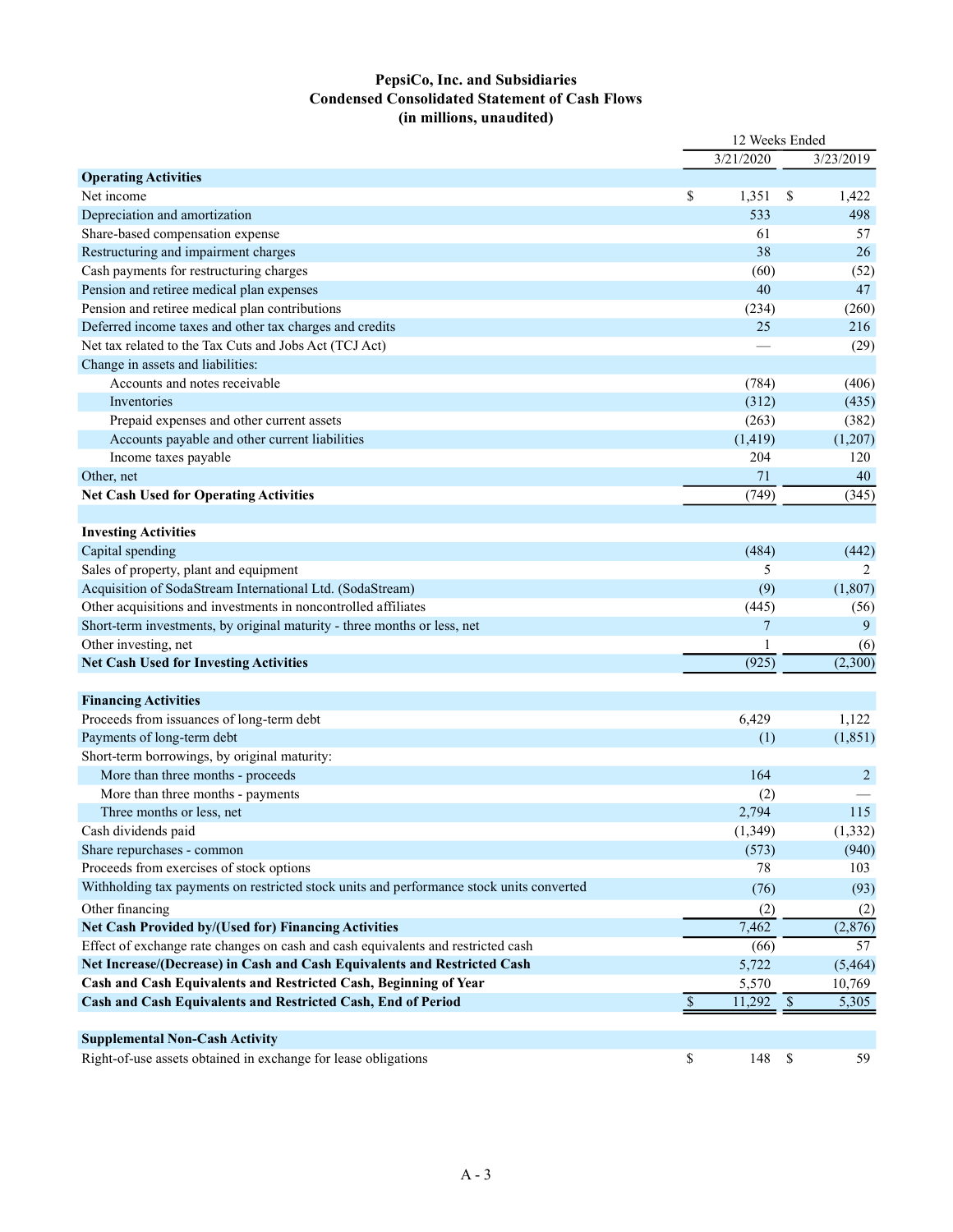### PepsiCo, Inc. and Subsidiaries Condensed Consolidated Balance Sheet (in millions except per share amounts)

|                                                                                                                          |             | (unaudited)<br>3/21/2020 |               | 12/28/2019 |
|--------------------------------------------------------------------------------------------------------------------------|-------------|--------------------------|---------------|------------|
| <b>ASSETS</b>                                                                                                            |             |                          |               |            |
| <b>Current Assets</b>                                                                                                    |             |                          |               |            |
| Cash and cash equivalents                                                                                                | \$          | 11,089                   | <sup>\$</sup> | 5,509      |
| Short-term investments                                                                                                   |             | 158                      |               | 229        |
| Accounts and notes receivable, net                                                                                       |             | 8,477                    |               | 7,822      |
| Inventories:                                                                                                             |             |                          |               |            |
| Raw materials and packaging                                                                                              |             | 1,502                    |               | 1,395      |
| Work-in-process                                                                                                          |             | 277                      |               | 200        |
| Finished goods                                                                                                           |             | 1,821                    |               | 1,743      |
|                                                                                                                          |             | 3,600                    |               | 3,338      |
| Prepaid expenses and other current assets                                                                                |             | 944                      |               | 747        |
| <b>Total Current Assets</b>                                                                                              |             | 24,268                   |               | 17,645     |
| Property, Plant and Equipment, net                                                                                       |             | 18,980                   |               | 19,305     |
| Amortizable Intangible Assets, net                                                                                       |             | 1,443                    |               | 1,433      |
| Goodwill                                                                                                                 |             | 15,465                   |               | 15,501     |
| Other indefinite-lived intangible assets                                                                                 |             | 14,536                   |               | 14,610     |
| <b>Indefinite-Lived Intangible Assets</b>                                                                                |             | 30,001                   |               | 30,111     |
| <b>Investments in Noncontrolled Affiliates</b>                                                                           |             |                          |               |            |
| <b>Deferred Income Taxes</b>                                                                                             |             | 2,719                    |               | 2,683      |
| <b>Other Assets</b>                                                                                                      |             | 4,357                    |               | 4,359      |
|                                                                                                                          |             | 3,294                    |               | 3,011      |
| <b>Total Assets</b>                                                                                                      | $\mathbb S$ | 85,062                   | $\mathbb{S}$  | 78,547     |
| <b>LIABILITIES AND EQUITY</b>                                                                                            |             |                          |               |            |
| <b>Current Liabilities</b>                                                                                               |             |                          |               |            |
| Short-term debt obligations                                                                                              | \$          | 5,882                    | \$            | 2,920      |
| Accounts payable and other current liabilities                                                                           |             | 16,196                   |               | 17,541     |
| <b>Total Current Liabilities</b>                                                                                         |             | 22,078                   |               | 20,461     |
| <b>Long-Term Debt Obligations</b>                                                                                        |             | 35,361                   |               | 29,148     |
| <b>Deferred Income Taxes</b>                                                                                             |             | 4,060                    |               | 4,091      |
| <b>Other Liabilities</b>                                                                                                 |             | 10,004                   |               | 9,979      |
| <b>Total Liabilities</b>                                                                                                 |             | 71,503                   |               | 63,679     |
| Commitments and contingencies                                                                                            |             |                          |               |            |
| PepsiCo Common Shareholders' Equity                                                                                      |             |                          |               |            |
| Common stock, par value $1^2/\cancel{3}\cancel{6}$ per share (authorized 3,600 shares; issued, net of repurchased common |             |                          |               |            |
| stock at par value: 1,389 and 1,391 shares, respectively)                                                                |             | 23                       |               | 23         |
| Capital in excess of par value                                                                                           |             | 3,741                    |               | 3,886      |
| Retained earnings                                                                                                        |             | 61,920                   |               | 61,946     |
| Accumulated other comprehensive loss                                                                                     |             | (15,057)                 |               | (14,300)   |
| Repurchased common stock, in excess of par value (478 and 476 shares, respectively)                                      |             | (37, 162)                |               | (36,769)   |
| <b>Total PepsiCo Common Shareholders' Equity</b>                                                                         |             | 13,465                   |               | 14,786     |
| Noncontrolling interests                                                                                                 |             | 94                       |               | 82         |
| <b>Total Equity</b>                                                                                                      |             | 13,559                   |               | 14,868     |
| <b>Total Liabilities and Equity</b>                                                                                      | \$          | 85,062                   | \$            | 78,547     |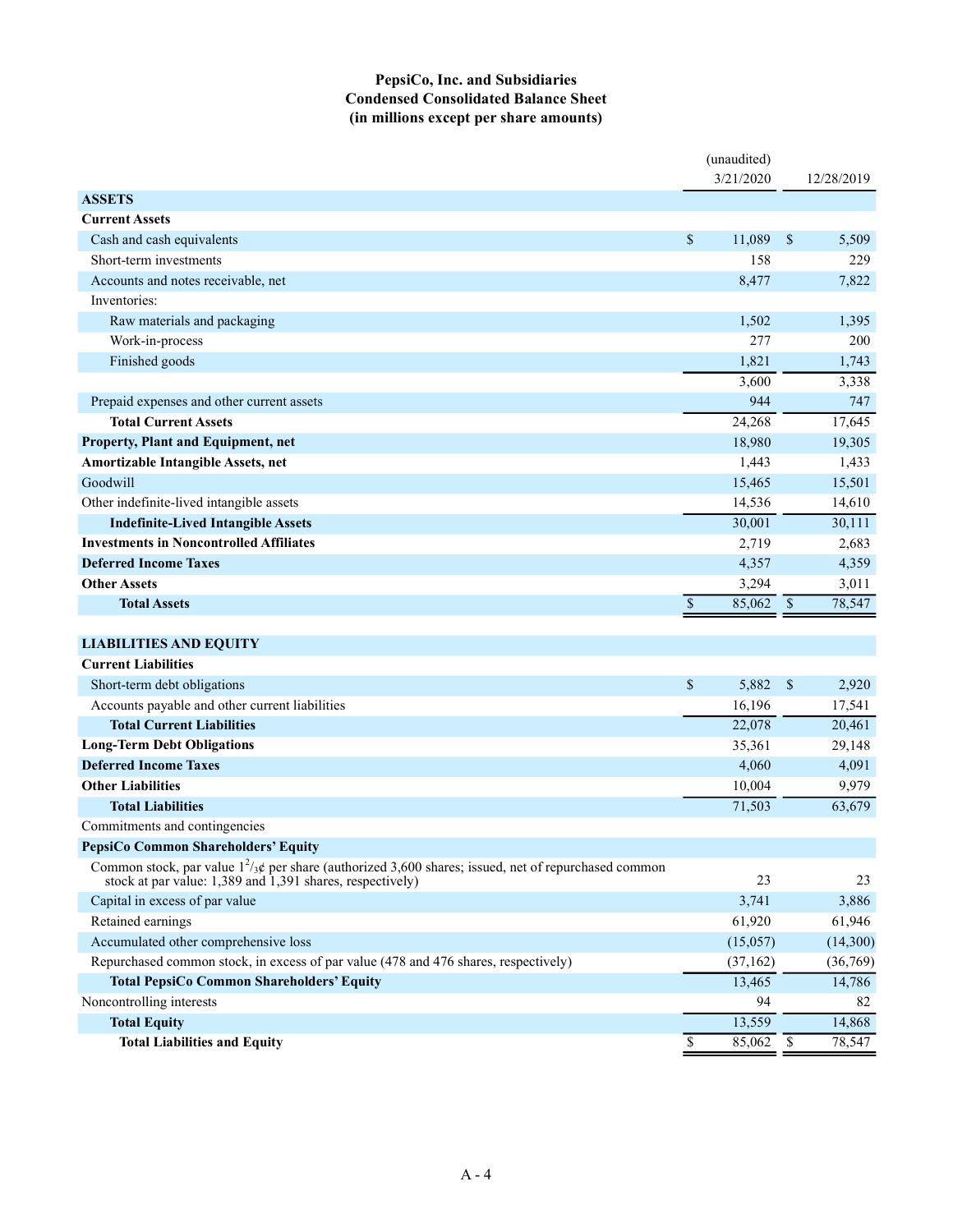#### Non-GAAP Measures

In discussing financial results, the Company refers to the following measures which are not in accordance with U.S. Generally Accepted Accounting Principles (GAAP): core results, core constant currency results, free cash flow and organic revenue growth. We use these non-GAAP financial measures internally to make operating and strategic decisions, including the preparation of our annual operating plan, evaluation of our overall business performance and as a factor in determining compensation for certain employees. We believe presenting non-GAAP financial measures provides additional information to facilitate comparison of our historical operating results and trends in our underlying operating results, and provides additional transparency on how we evaluate our business. We also believe presenting these measures allows investors to view our performance using the same measures that we use in evaluating our financial and business performance and trends.

We consider quantitative and qualitative factors in assessing whether to adjust for the impact of items that may be significant or that could affect an understanding of our ongoing financial and business performance or trends. Examples of items for which we may make adjustments include: amounts related to mark-to-market gains or losses (non-cash); charges related to restructuring plans; amounts associated with mergers, acquisitions, divestitures and other structural changes; pension and retiree medical related items; charges or adjustments related to the enactment of new laws, rules or regulations, such as significant tax law changes; amounts related to the resolution of tax positions; tax benefits related to reorganizations of our operations; debt redemptions, cash tender or exchange offers; asset impairments (non-cash); and remeasurements of net monetary assets. See below for a description of adjustments to our U.S. GAAP financial measures included herein.

Non-GAAP information should be considered as supplemental in nature and is not meant to be considered in isolation or as a substitute for the related financial information prepared in accordance with U.S. GAAP. In addition, our non-GAAP financial measures may not be the same as or comparable to similar non-GAAP measures presented by other companies.

### Glossary

We use the following definitions when referring to our non-GAAP financial measures, which may not be the same as or comparable to similar measures presented by other companies:

Acquisitions and divestitures: All mergers and acquisitions activity, including the impact of acquisitions, divestitures and changes in ownership or control in consolidated subsidiaries and nonconsolidated equity investees.

Beverage volume: Volume shipped to retailers and independent distributors from both PepsiCo and our independent bottlers.

Bottler case sales (BCS): Measure of physical beverage volume shipped to retailers and independent distributors from both PepsiCo and our independent bottlers.

Concentrate shipments and equivalents (CSE): Measure of our physical beverage volume shipments to independent bottlers, retailers and independent distributors.

Constant currency: Financial results assuming constant foreign currency exchange rates used for translation based on the rates in effect for the comparable prior-year period. In order to compute our constant currency results, we multiply or divide, as appropriate, our current year U.S. dollar results by the current year average foreign exchange rates and then multiply or divide, as appropriate, those amounts by the prior year average foreign exchange rates.

Core: Core results are non-GAAP financial measures which exclude certain items from our historical results. For further information regarding these excluded items for the 12 weeks ended March 21, 2020 and March 23, 2019, refer to "Items Affecting Comparability" in "Item 2 – Management's Discussion and Analysis of Financial Condition and Results of Operations" in our Q1 2020 Form 10-Q. For further information regarding these excluded items for the year ended December 28, 2019, refer to "Items Affecting Comparability" in "Item 7 – Management's Discussion and Analysis of Financial Condition and Results of Operations" in our Annual Report on Form 10-K for the fiscal year ended December 28, 2019. For the periods presented, core results exclude the following items:

#### Mark-to-market net impact

Mark-to-market net gains and losses on commodity derivatives in corporate unallocated expenses. These gains and losses are subsequently reflected in division results when the divisions recognize the cost of the underlying commodity in operating profit.

#### Restructuring and impairment charges

Expenses related to the multi-year productivity plan publicly announced in 2019.

#### Inventory fair value adjustments and merger and integration charges

In the 12 weeks ended March 21, 2020, charges related to our acquisition of BFY Brands, Inc. and Pioneer Food Group Ltd.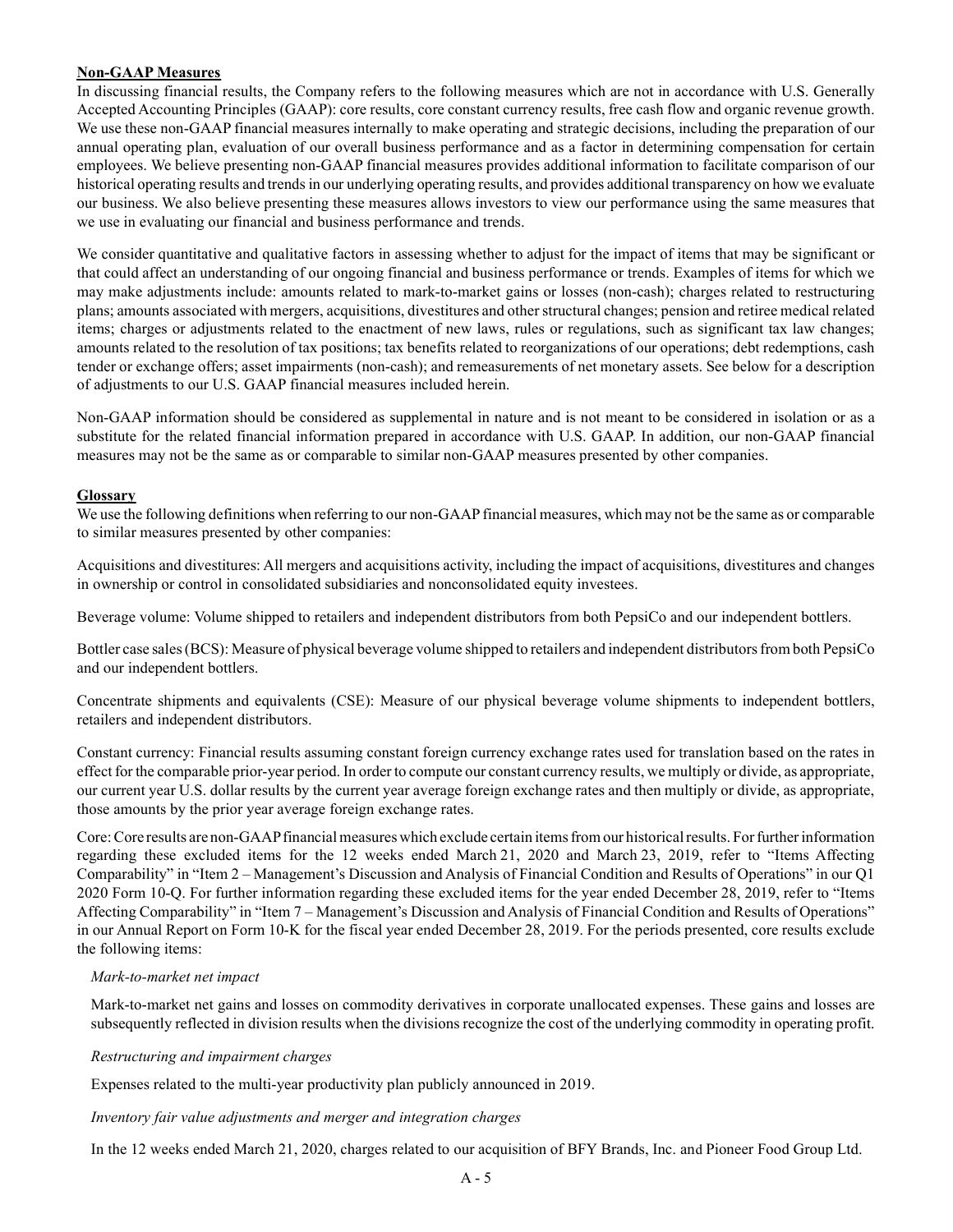In the year ended December 28, 2019, charges primarily related to our acquisition of Sodastream.

#### Pension-related settlement charges

In the year ended December 28, 2019, settlement charges related to the purchase of a group annuity contract and settlement charges related to one-time lump sum payments to certain former employees who had vested benefits.

#### Net tax related to the Tax Cuts and Jobs Act

During the fourth quarter of 2017, the TCJ Act was enacted in the United States. In periods subsequent to the enactment of the TCJ Act, we recognized certain tax benefits and/or expenses associated therewith.

Effective net pricing: Reflects the year-over-year impact of discrete pricing actions, sales incentive activities and mix resulting from selling varying products in different package sizes and in different countries.

Free cash flow: Net cash provided by operating activities less capital spending, plus sales of property, plant and equipment. Since net capital spending is essential to our product innovation initiatives and maintaining our operational capabilities, we believe that it is a recurring and necessary use of cash. As such, we believe investors should also consider net capital spending when evaluating our cash from operating activities. We use free cash flow primarily for financing activities, including debt repayments, dividends and share repurchases. Free cash flow is not a measure of cash available for discretionary expenditures since we have certain nondiscretionary obligations such as debt service that are not deducted from the measure.

Net capital spending: Capital spending less cash proceeds from sales of property, plant and equipment.

Organic revenue growth: A measure that adjusts for impacts of acquisitions, divestitures and other structural changes, foreign exchange translation and, when applicable, the impact of the 53rd reporting week.

#### 2020 core effective tax rate

Our 2020 core effective tax rate expectation excludes the mark-to-market net impact included in corporate unallocated expenses and restructuring and impairment charges. We are not able to reconcile our full year projected 2020 core effective tax rate to our full year projected 2020 reported effective tax rate because we are unable to predict the 2020 impact of foreign exchange or the mark-to-market net impact on commodity derivatives due to the unpredictability of future changes in foreign exchange rates and commodity prices. Therefore, we are unable to provide a reconciliation of this measure.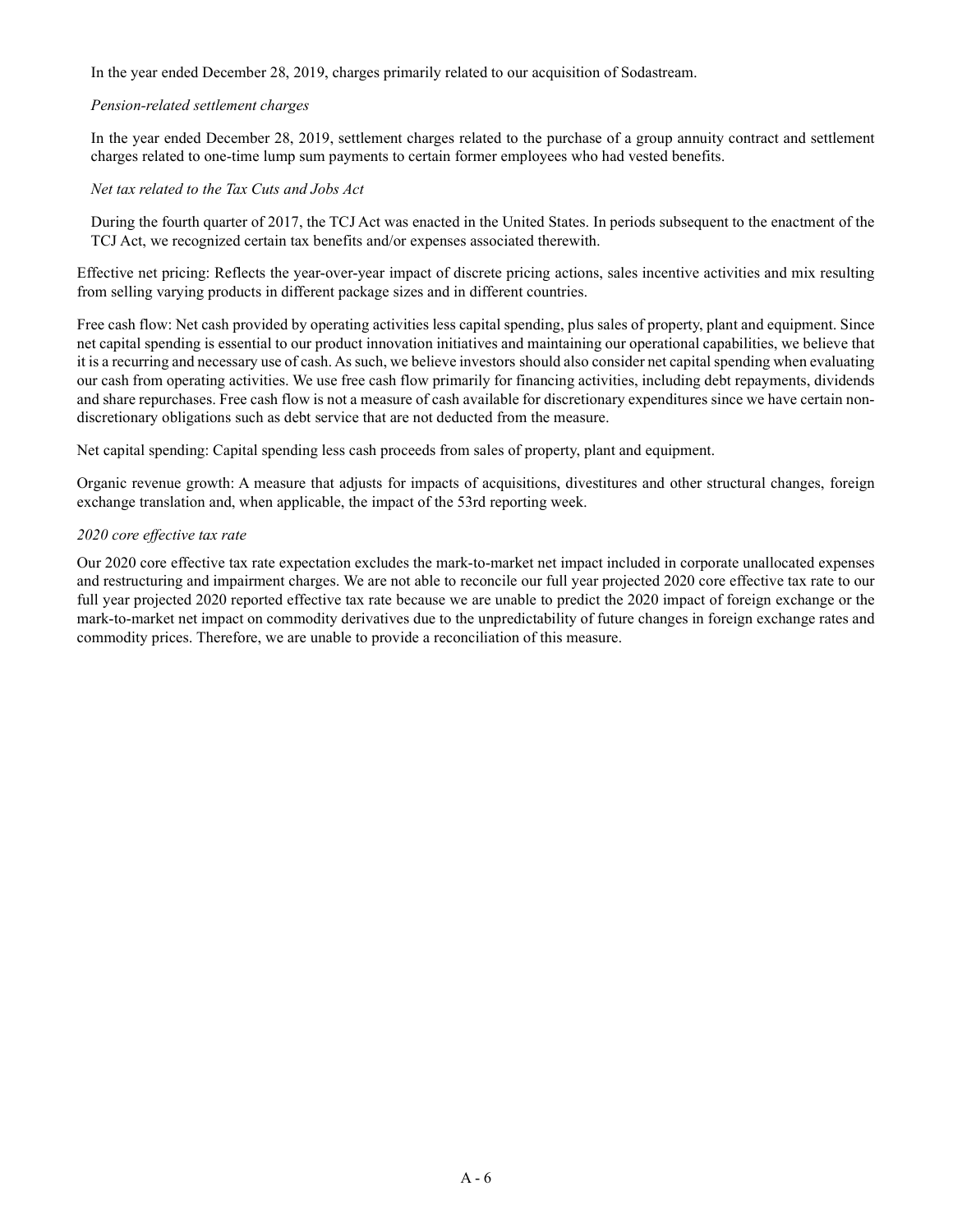|                                                          | <b>Reconciliation of GAAP and Non-GAAP Information</b><br><b>Organic Revenue Growth Rates</b><br>12 Weeks Ended March 21, 2020<br>(unaudited) |       |                                    |                                     |                                                            |                       |                          |
|----------------------------------------------------------|-----------------------------------------------------------------------------------------------------------------------------------------------|-------|------------------------------------|-------------------------------------|------------------------------------------------------------|-----------------------|--------------------------|
|                                                          |                                                                                                                                               |       |                                    | 12 Weeks Ended 3/21/2020            |                                                            |                       |                          |
|                                                          |                                                                                                                                               |       |                                    | Impact of                           |                                                            |                       | Impact of                |
| Net Revenue Year over Year % Change                      | Reported<br>% Change,<br>GAAP<br>Measure                                                                                                      |       | Foreign<br>exchange<br>translation | Acquisitions<br>and<br>divestitures | Organic<br>% Change,<br>Non-GAAP<br>Measure <sup>(a)</sup> | Volume <sup>(b)</sup> | Effective<br>net pricing |
| Frito-Lay North America                                  |                                                                                                                                               | $7\%$ |                                    |                                     | $7\%$                                                      | $5\overline{)}$       | $\overline{2}$           |
| Quaker Foods North America                               |                                                                                                                                               | 7%    |                                    | $\hspace{0.1mm}-\hspace{0.1mm}$     | $7\%$                                                      | $8\,$                 | (2)                      |
| PepsiCo Beverages North America                          |                                                                                                                                               | $7\%$ | $\qquad \qquad -$                  | (1)                                 | 6%                                                         | $\,7$                 | (0.5)                    |
| Latin America                                            |                                                                                                                                               | $6\%$ | $\sqrt{2}$                         | $\hspace{0.1mm}-\hspace{0.1mm}$     | $8\%$                                                      | $\mathfrak{Z}$        | 5                        |
| Europe                                                   |                                                                                                                                               | 14%   | $\hspace{0.1mm}-\hspace{0.1mm}$    | —                                   | 14%                                                        | 10                    | $\mathbf{3}$             |
| Africa, Middle East and South Asia                       |                                                                                                                                               | $9\%$ | (1.5)                              | 6                                   | 14%                                                        | 10                    | $\mathfrak{Z}$           |
| Asia Pacific, Australia and New Zealand and China Region |                                                                                                                                               | $6\%$ | $\overline{2}$                     | $\overline{\phantom{m}}$            | $7\%$                                                      | $\mathbf{1}$          | $\overline{7}$           |
| Total                                                    |                                                                                                                                               | $8\%$ |                                    | $\overline{\phantom{0}}$            | $8\%$                                                      | 6                     | $\overline{2}$           |
|                                                          |                                                                                                                                               |       |                                    |                                     |                                                            |                       |                          |
|                                                          |                                                                                                                                               |       |                                    |                                     |                                                            |                       |                          |
| $Note - A$ mounts may not sum due to rounding.           |                                                                                                                                               |       |                                    |                                     |                                                            |                       |                          |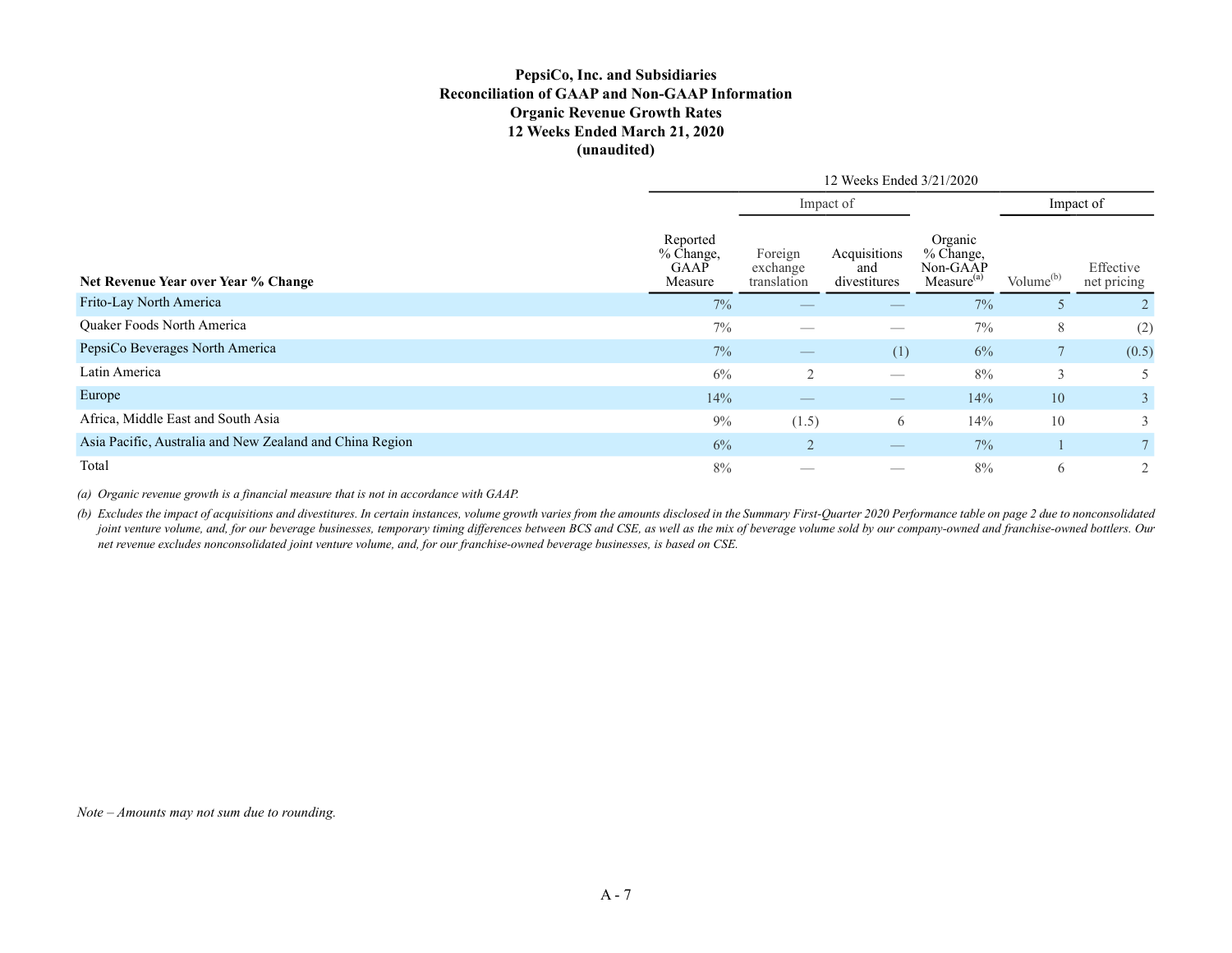|                                                                                                                                                                                                                         | Reconciliation of GAAP and Non-GAAP Information (continued) | <b>Year over Year Growth Rates</b><br>(unaudited) | 12 Weeks Ended March 21, 2020                 |                                                                                 |                                   |                                                         |                                    |                                                                                      |
|-------------------------------------------------------------------------------------------------------------------------------------------------------------------------------------------------------------------------|-------------------------------------------------------------|---------------------------------------------------|-----------------------------------------------|---------------------------------------------------------------------------------|-----------------------------------|---------------------------------------------------------|------------------------------------|--------------------------------------------------------------------------------------|
|                                                                                                                                                                                                                         |                                                             |                                                   |                                               | 12 Weeks Ended 3/21/2020                                                        |                                   |                                                         |                                    |                                                                                      |
|                                                                                                                                                                                                                         |                                                             |                                                   |                                               | Impact of Items Affecting Comparability                                         |                                   | Impact of                                               |                                    |                                                                                      |
| Year over Year % Change                                                                                                                                                                                                 | Reported<br>% Change,<br>GAAP<br>Measure                    | Mark-to-<br>market net<br>impact                  | Restructuring<br>and<br>impairment<br>charges | Inventory fair<br>value adjustments<br>and merger and<br>integration<br>charges | Net tax related<br>to the TCJ Act | Core<br>% Change,<br>Non-GAAP<br>Measure <sup>(a)</sup> | Foreign<br>exchange<br>translation | Core<br>Constant<br>Currency<br>% Change,<br>$Non-GA\AA P$<br>Measure <sup>(a)</sup> |
| Frito-Lay North America                                                                                                                                                                                                 | $4\%$                                                       | $\hspace{0.1mm}-\hspace{0.1mm}$                   | $\longrightarrow$                             | $\overline{2}$                                                                  | $\overline{\phantom{a}}$          | $6\%$                                                   | $\longrightarrow$                  | $6\%$                                                                                |
| Quaker Foods North America                                                                                                                                                                                              | $8 \ \%$                                                    | $\overbrace{\qquad \qquad }^{ }$                  | 0.5                                           | $\overline{\phantom{m}}$                                                        | $\hspace{0.1mm}-\hspace{0.1mm}$   | $9\%$                                                   | $\overline{\phantom{m}}$           | $9\%$                                                                                |
| PepsiCo Beverages North America                                                                                                                                                                                         | $(24)\%$                                                    | $\qquad \qquad -$                                 | $\hspace{0.1mm}-\hspace{0.1mm}$               | $\qquad \qquad -$                                                               | $\hspace{0.1mm}-\hspace{0.1mm}$   | $(24)\%$                                                | $\qquad \qquad -$                  | $(24)\%$                                                                             |
| Latin America                                                                                                                                                                                                           | $1\%$                                                       | $\overline{\phantom{0}}$                          | $\overline{2}$                                | $\overline{\phantom{m}}$                                                        | $\hspace{0.1mm}-\hspace{0.1mm}$   | $3\%$                                                   | $\overline{\phantom{m}}$           | $3\%$                                                                                |
| Europe                                                                                                                                                                                                                  | 28 %                                                        | $\overline{\phantom{m}}$                          | $\mathbf{1}$                                  | (15)                                                                            | $\overline{\phantom{m}}$          | 13 %                                                    | $\overline{\phantom{m}}$           | 13 %                                                                                 |
| Africa, Middle East and South Asia                                                                                                                                                                                      | $26~\%$                                                     |                                                   | (8)                                           | $\overline{\mathbf{3}}$                                                         | $\overline{\phantom{m}}$          | $21~\%$                                                 | (1)                                | 20 %                                                                                 |
| Asia Pacific, Australia and New Zealand and China Region                                                                                                                                                                | 33 %                                                        | $\overline{\phantom{m}}$                          | (3)                                           | $\overline{\phantom{m}}$                                                        | $\overline{\phantom{m}}$          | $31 \%$                                                 | $\vert 1 \vert$                    | 32 %                                                                                 |
| Corporate unallocated expenses                                                                                                                                                                                          | $61~\%$                                                     | (82)                                              |                                               | $\overline{\phantom{m}}$                                                        | $\overline{\phantom{m}}$          | (20)%                                                   | $\overline{\phantom{m}}$           | (20)%                                                                                |
| <b>Total Operating Profit</b>                                                                                                                                                                                           | $(4)\%$                                                     | 10                                                | $\overline{\phantom{m}}$                      | 0.5                                                                             | $\overline{\phantom{m}}$          | $6\%$                                                   | $\qquad \qquad -$                  | $6\%$                                                                                |
| Net Income Attributable to PepsiCo                                                                                                                                                                                      | $(5)\%$                                                     | 11                                                | $\overline{1}$                                | -1                                                                              | 2                                 | $9\%$                                                   | $\overline{\phantom{m}}$           | $9\%$                                                                                |
| Net Income Attributable to PepsiCo per common share - diluted                                                                                                                                                           | $(4)\%$                                                     | $11\,$                                            |                                               | $\perp$                                                                         | $\overline{2}$                    | $10 \ \%$                                               |                                    | $10\%$                                                                               |
| of each of these adjustments.                                                                                                                                                                                           |                                                             |                                                   |                                               |                                                                                 |                                   |                                                         |                                    |                                                                                      |
| (a) Core results and core constant currency results are financial measures that are not in accordance with GAAP and exclude the impact of the above items affecting comparability. See A-5 through A-6 for a discussion |                                                             |                                                   |                                               |                                                                                 |                                   |                                                         |                                    |                                                                                      |
| Note - Amounts may not sum due to rounding.                                                                                                                                                                             |                                                             |                                                   |                                               |                                                                                 |                                   |                                                         |                                    |                                                                                      |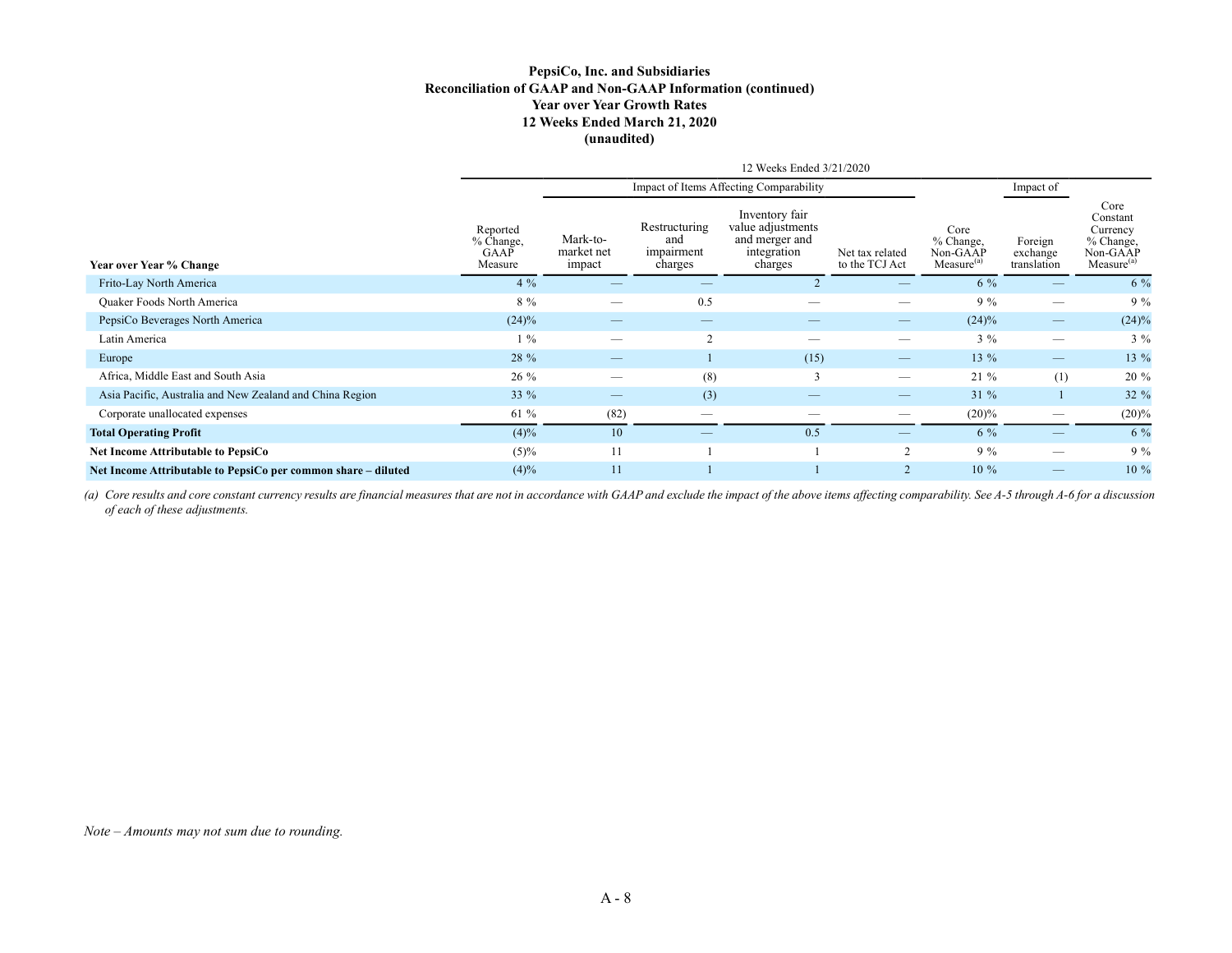|                                      |                  |    |              |    |                                                       |    |                     | $12$ weeks Effect $3/21/2020$                                 |    |                                              |              |                                          |                                                                              |                                      |
|--------------------------------------|------------------|----|--------------|----|-------------------------------------------------------|----|---------------------|---------------------------------------------------------------|----|----------------------------------------------|--------------|------------------------------------------|------------------------------------------------------------------------------|--------------------------------------|
|                                      | Cost of<br>sales |    | Gross profit |    | Selling,<br>general and<br>administrative<br>expenses |    | Operating<br>profit | Other pension<br>and retiree<br>medical<br>benefits<br>income |    | Provision for<br>income taxes <sup>(b)</sup> |              | Net income<br>attributable<br>to PepsiCo | Net income<br>attributable<br>to PepsiCo<br>per common<br>share -<br>diluted | Effective<br>$\text{tax rate}^{(c)}$ |
| Reported, GAAP Measure               | \$6,127          | -S | 7,754        | -S | 5,830                                                 | -S | 1,924               | 77                                                            | -8 | 360                                          | <sup>S</sup> | 1,338                                    | 0.96                                                                         | 21.0%                                |
| Items Affecting Comparability        |                  |    |              |    |                                                       |    |                     |                                                               |    |                                              |              |                                          |                                                                              |                                      |
| Mark-to-market net impact            | (38)             |    | 38           |    | (104)                                                 |    | 142                 |                                                               |    | 35                                           |              | 107                                      | 0.08                                                                         | 0.3                                  |
| Restructuring and impairment charges | (2)              |    | ∠            |    | (30)                                                  |    | 32                  | 6                                                             |    | b                                            |              | 32                                       | 0.02                                                                         | (0.1)                                |
| Merger and integration charges       |                  |    |              |    | (25)                                                  |    | 25                  |                                                               |    |                                              |              | 22                                       | 0.02                                                                         | (0.2)                                |
| Core, Non-GAAP Measure (a)           | 6,087            |    | 7,794        | -8 | 5,671                                                 |    | 2,123               | 83                                                            |    | 404                                          |              | ,499                                     | 1.07                                                                         | 21.1%                                |

| 12 Weeks Ended 3/21/2020<br>Net income<br>Other pension<br>attributable<br>Selling,<br>and retiree<br>to PepsiCo<br>general and<br>medical<br>Net income<br>per common<br>Cost of<br>administrative<br>benefits<br>attributable<br>share -<br>Effective<br>Operating<br>Provision for<br>income taxes <sup>(b)</sup><br>$\text{tax rate}^{(c)}$<br>Gross profit<br>sales<br>to PepsiCo<br>diluted<br>profit<br>income<br>expenses<br>Reported, GAAP Measure<br>77S<br>\$6,127<br>7,754<br>5,830<br>$\sqrt{\ }$<br>$1,924$ \$<br>360<br>$1,338$ \$<br>21.0%<br>$\sqrt{S}$<br>$\sqrt{3}$<br>0.96<br>$\mathbb{S}$<br>Items Affecting Comparability<br>(38)<br>142<br>107<br>$0.08\,$<br>0.3<br>Mark-to-market net impact<br>38<br>(104)<br>35<br>(2)<br>$\overline{2}$<br>32<br>32<br>0.02<br>(0.1)<br>Restructuring and impairment charges<br>(30)<br>6<br>6<br>$25\,$<br>$22\,$<br>0.02<br>Merger and integration charges<br>(25)<br>$\mathbf{3}$<br>(0.2)<br>$\hspace{0.1mm}-\hspace{0.1mm}$<br>$\qquad \qquad -$<br>$\hspace{0.1mm}-\hspace{0.1mm}$<br>Core, Non-GAAP Measure <sup>(a)</sup><br>7,794<br>2,123<br>404<br>1,499<br>$\mathbb{S}$<br>5,671<br>$\mathbf{\hat{s}}$<br>83<br>1.07<br>21.1%<br>6,087<br>\$<br>\$<br>\$<br><sup>S</sup><br>-\$<br>12 Weeks Ended 3/23/2019<br>Net income<br>Other pension<br>attributable<br>Selling,<br>and retiree<br>to PepsiCo<br>medical<br>general and<br>Net income<br>per common<br>Cost of<br>benefits<br>administrative<br>Provision for<br>attributable<br>share -<br>Effective<br>Operating<br>income taxes <sup>(b)</sup><br>$\text{tax rate}^{(c)}$<br>Gross profit<br>to PepsiCo<br>diluted<br>sales<br>profit<br>income<br>expenses<br>Reported, GAAP Measure<br>\$5,688<br>$7,196$ \$<br>5,188<br>$\mathbb{S}$<br>2,008<br>$\mathcal{S}$<br>64S<br>$1,413$ \$<br>446<br>1.00<br>23.9%<br>$\mathbb{S}$<br>$\mathbb{S}$<br>Items Affecting Comparability<br>Mark-to-market net impact<br>19<br>(19)<br>(60)<br>(14)<br>(46)<br>(0.03)<br>41<br>$\qquad \qquad -$<br>$\overline{\phantom{0}}$<br>Restructuring and impairment charges<br>(5)<br>(23)<br>31<br>$\overline{3}$<br>$0.02\,$<br>(8)<br>23<br>(0.2)<br>8<br>Inventory fair value adjustments and<br>$\overline{2}$<br>13<br>(14)<br>14<br>(1)<br>15<br>0.01<br>(0.1)<br>merger and integration charges<br>$\overbrace{\phantom{13333}}$<br>Net tax related to the TCJ Act<br>29<br>(29)<br>(0.02)<br>1.6<br>$\equiv$<br>$\equiv$<br>$\overline{\phantom{m}}$<br>Core, Non-GAAP Measure <sup>(a)</sup><br>1,994<br>59 \$<br>5,685<br>7,199<br>5,205<br>$\sqrt{S}$<br>466<br>$1,374$ \$<br>25.2%<br>$\mathbf{\hat{S}}$<br>$\mathbb{S}$<br>$\mathbf{\hat{s}}$<br>0.97<br>-S<br>$A - 9$ |  | PepsiCo, Inc. and Subsidiaries<br>12 Weeks Ended March 21, 2020 and March 23, 2019<br>(in millions except per share amounts, unaudited) | <b>Certain Line Items</b> | Reconciliation of GAAP and Non-GAAP Information (continued) |  |  |
|-------------------------------------------------------------------------------------------------------------------------------------------------------------------------------------------------------------------------------------------------------------------------------------------------------------------------------------------------------------------------------------------------------------------------------------------------------------------------------------------------------------------------------------------------------------------------------------------------------------------------------------------------------------------------------------------------------------------------------------------------------------------------------------------------------------------------------------------------------------------------------------------------------------------------------------------------------------------------------------------------------------------------------------------------------------------------------------------------------------------------------------------------------------------------------------------------------------------------------------------------------------------------------------------------------------------------------------------------------------------------------------------------------------------------------------------------------------------------------------------------------------------------------------------------------------------------------------------------------------------------------------------------------------------------------------------------------------------------------------------------------------------------------------------------------------------------------------------------------------------------------------------------------------------------------------------------------------------------------------------------------------------------------------------------------------------------------------------------------------------------------------------------------------------------------------------------------------------------------------------------------------------------------------------------------------------------------------------------------------------------------------------------------------------------------------------------------------------------------------------------------------------------------------------------------------------------------------------------------------------------------------------------------------------------------------------------------|--|-----------------------------------------------------------------------------------------------------------------------------------------|---------------------------|-------------------------------------------------------------|--|--|
| (a) Core results are financial measures that are not in accordance with GAAP and exclude the impact of the above items affecting comparability. See A-5 through A-6 for a discussion of each of these adjustments.<br>(b) Provision for income taxes is the expected tax charge/benefit on the underlying item based on the tax laws and income tax rates applicable to the underlying item in its corresponding tax jurisdiction.<br>(c) The impact of items affecting comparability on our effective tax rate represents the difference in the effective tax rate resulting from a higher or lower tax rate applicable to the items affecting comparability.<br>Note - Certain amounts may not sum due to rounding.                                                                                                                                                                                                                                                                                                                                                                                                                                                                                                                                                                                                                                                                                                                                                                                                                                                                                                                                                                                                                                                                                                                                                                                                                                                                                                                                                                                                                                                                                                                                                                                                                                                                                                                                                                                                                                                                                                                                                                                 |  |                                                                                                                                         |                           |                                                             |  |  |
|                                                                                                                                                                                                                                                                                                                                                                                                                                                                                                                                                                                                                                                                                                                                                                                                                                                                                                                                                                                                                                                                                                                                                                                                                                                                                                                                                                                                                                                                                                                                                                                                                                                                                                                                                                                                                                                                                                                                                                                                                                                                                                                                                                                                                                                                                                                                                                                                                                                                                                                                                                                                                                                                                                       |  |                                                                                                                                         |                           |                                                             |  |  |
|                                                                                                                                                                                                                                                                                                                                                                                                                                                                                                                                                                                                                                                                                                                                                                                                                                                                                                                                                                                                                                                                                                                                                                                                                                                                                                                                                                                                                                                                                                                                                                                                                                                                                                                                                                                                                                                                                                                                                                                                                                                                                                                                                                                                                                                                                                                                                                                                                                                                                                                                                                                                                                                                                                       |  |                                                                                                                                         |                           |                                                             |  |  |
|                                                                                                                                                                                                                                                                                                                                                                                                                                                                                                                                                                                                                                                                                                                                                                                                                                                                                                                                                                                                                                                                                                                                                                                                                                                                                                                                                                                                                                                                                                                                                                                                                                                                                                                                                                                                                                                                                                                                                                                                                                                                                                                                                                                                                                                                                                                                                                                                                                                                                                                                                                                                                                                                                                       |  |                                                                                                                                         |                           |                                                             |  |  |
|                                                                                                                                                                                                                                                                                                                                                                                                                                                                                                                                                                                                                                                                                                                                                                                                                                                                                                                                                                                                                                                                                                                                                                                                                                                                                                                                                                                                                                                                                                                                                                                                                                                                                                                                                                                                                                                                                                                                                                                                                                                                                                                                                                                                                                                                                                                                                                                                                                                                                                                                                                                                                                                                                                       |  |                                                                                                                                         |                           |                                                             |  |  |
|                                                                                                                                                                                                                                                                                                                                                                                                                                                                                                                                                                                                                                                                                                                                                                                                                                                                                                                                                                                                                                                                                                                                                                                                                                                                                                                                                                                                                                                                                                                                                                                                                                                                                                                                                                                                                                                                                                                                                                                                                                                                                                                                                                                                                                                                                                                                                                                                                                                                                                                                                                                                                                                                                                       |  |                                                                                                                                         |                           |                                                             |  |  |
|                                                                                                                                                                                                                                                                                                                                                                                                                                                                                                                                                                                                                                                                                                                                                                                                                                                                                                                                                                                                                                                                                                                                                                                                                                                                                                                                                                                                                                                                                                                                                                                                                                                                                                                                                                                                                                                                                                                                                                                                                                                                                                                                                                                                                                                                                                                                                                                                                                                                                                                                                                                                                                                                                                       |  |                                                                                                                                         |                           |                                                             |  |  |
|                                                                                                                                                                                                                                                                                                                                                                                                                                                                                                                                                                                                                                                                                                                                                                                                                                                                                                                                                                                                                                                                                                                                                                                                                                                                                                                                                                                                                                                                                                                                                                                                                                                                                                                                                                                                                                                                                                                                                                                                                                                                                                                                                                                                                                                                                                                                                                                                                                                                                                                                                                                                                                                                                                       |  |                                                                                                                                         |                           |                                                             |  |  |
|                                                                                                                                                                                                                                                                                                                                                                                                                                                                                                                                                                                                                                                                                                                                                                                                                                                                                                                                                                                                                                                                                                                                                                                                                                                                                                                                                                                                                                                                                                                                                                                                                                                                                                                                                                                                                                                                                                                                                                                                                                                                                                                                                                                                                                                                                                                                                                                                                                                                                                                                                                                                                                                                                                       |  |                                                                                                                                         |                           |                                                             |  |  |
|                                                                                                                                                                                                                                                                                                                                                                                                                                                                                                                                                                                                                                                                                                                                                                                                                                                                                                                                                                                                                                                                                                                                                                                                                                                                                                                                                                                                                                                                                                                                                                                                                                                                                                                                                                                                                                                                                                                                                                                                                                                                                                                                                                                                                                                                                                                                                                                                                                                                                                                                                                                                                                                                                                       |  |                                                                                                                                         |                           |                                                             |  |  |
|                                                                                                                                                                                                                                                                                                                                                                                                                                                                                                                                                                                                                                                                                                                                                                                                                                                                                                                                                                                                                                                                                                                                                                                                                                                                                                                                                                                                                                                                                                                                                                                                                                                                                                                                                                                                                                                                                                                                                                                                                                                                                                                                                                                                                                                                                                                                                                                                                                                                                                                                                                                                                                                                                                       |  |                                                                                                                                         |                           |                                                             |  |  |
|                                                                                                                                                                                                                                                                                                                                                                                                                                                                                                                                                                                                                                                                                                                                                                                                                                                                                                                                                                                                                                                                                                                                                                                                                                                                                                                                                                                                                                                                                                                                                                                                                                                                                                                                                                                                                                                                                                                                                                                                                                                                                                                                                                                                                                                                                                                                                                                                                                                                                                                                                                                                                                                                                                       |  |                                                                                                                                         |                           |                                                             |  |  |
|                                                                                                                                                                                                                                                                                                                                                                                                                                                                                                                                                                                                                                                                                                                                                                                                                                                                                                                                                                                                                                                                                                                                                                                                                                                                                                                                                                                                                                                                                                                                                                                                                                                                                                                                                                                                                                                                                                                                                                                                                                                                                                                                                                                                                                                                                                                                                                                                                                                                                                                                                                                                                                                                                                       |  |                                                                                                                                         |                           |                                                             |  |  |
|                                                                                                                                                                                                                                                                                                                                                                                                                                                                                                                                                                                                                                                                                                                                                                                                                                                                                                                                                                                                                                                                                                                                                                                                                                                                                                                                                                                                                                                                                                                                                                                                                                                                                                                                                                                                                                                                                                                                                                                                                                                                                                                                                                                                                                                                                                                                                                                                                                                                                                                                                                                                                                                                                                       |  |                                                                                                                                         |                           |                                                             |  |  |
|                                                                                                                                                                                                                                                                                                                                                                                                                                                                                                                                                                                                                                                                                                                                                                                                                                                                                                                                                                                                                                                                                                                                                                                                                                                                                                                                                                                                                                                                                                                                                                                                                                                                                                                                                                                                                                                                                                                                                                                                                                                                                                                                                                                                                                                                                                                                                                                                                                                                                                                                                                                                                                                                                                       |  |                                                                                                                                         |                           |                                                             |  |  |
|                                                                                                                                                                                                                                                                                                                                                                                                                                                                                                                                                                                                                                                                                                                                                                                                                                                                                                                                                                                                                                                                                                                                                                                                                                                                                                                                                                                                                                                                                                                                                                                                                                                                                                                                                                                                                                                                                                                                                                                                                                                                                                                                                                                                                                                                                                                                                                                                                                                                                                                                                                                                                                                                                                       |  |                                                                                                                                         |                           |                                                             |  |  |
|                                                                                                                                                                                                                                                                                                                                                                                                                                                                                                                                                                                                                                                                                                                                                                                                                                                                                                                                                                                                                                                                                                                                                                                                                                                                                                                                                                                                                                                                                                                                                                                                                                                                                                                                                                                                                                                                                                                                                                                                                                                                                                                                                                                                                                                                                                                                                                                                                                                                                                                                                                                                                                                                                                       |  |                                                                                                                                         |                           |                                                             |  |  |
|                                                                                                                                                                                                                                                                                                                                                                                                                                                                                                                                                                                                                                                                                                                                                                                                                                                                                                                                                                                                                                                                                                                                                                                                                                                                                                                                                                                                                                                                                                                                                                                                                                                                                                                                                                                                                                                                                                                                                                                                                                                                                                                                                                                                                                                                                                                                                                                                                                                                                                                                                                                                                                                                                                       |  |                                                                                                                                         |                           |                                                             |  |  |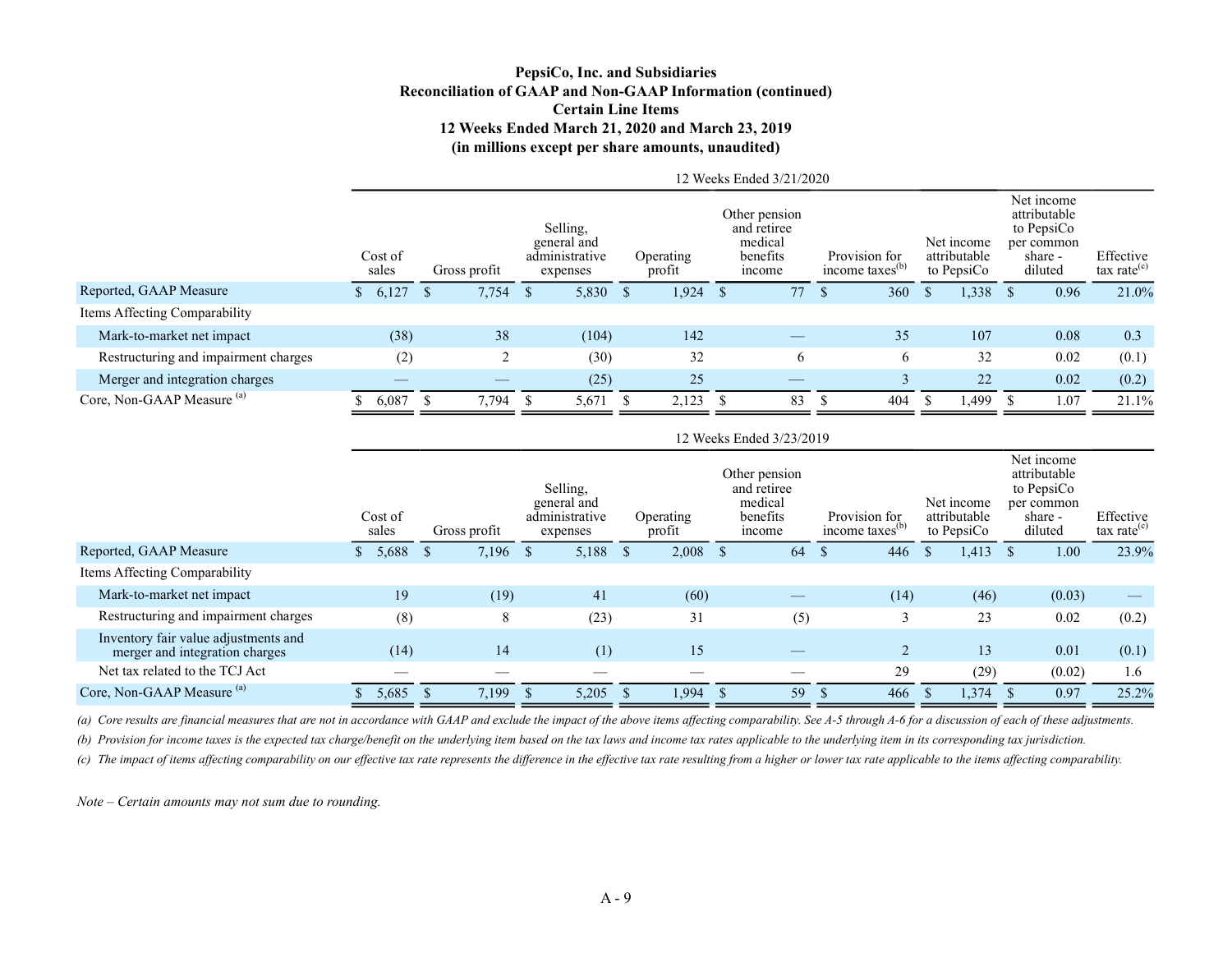|                                                          | 12 weeks Ended 3/21/2020 |                              |                                 |                                            |                                      |                                             |       |
|----------------------------------------------------------|--------------------------|------------------------------|---------------------------------|--------------------------------------------|--------------------------------------|---------------------------------------------|-------|
|                                                          |                          |                              | Items Affecting Comparability   |                                            |                                      |                                             |       |
| <b>Operating Profit</b>                                  |                          | Reported,<br>GAAP<br>Measure | Mark-to-market<br>net impact    | Restructuring<br>and impairment<br>charges | Merger and<br>integration<br>charges | Core,<br>Non-GAAP<br>Measure <sup>(a)</sup> |       |
| Frito-Lay North America                                  |                          | 1,202                        | $\hspace{0.1mm}-\hspace{0.1mm}$ |                                            | 23<br>- 5                            | <b>D</b>                                    | 1,230 |
| Quaker Foods North America                               |                          | 150                          |                                 |                                            |                                      |                                             | 151   |
| PepsiCo Beverages North America                          |                          | 297                          |                                 |                                            | $\hspace{0.1mm}-\hspace{0.1mm}$      |                                             | 300   |
| Latin America                                            |                          | 231                          |                                 |                                            |                                      |                                             | 236   |
| Europe                                                   |                          | 146                          |                                 | 8                                          | $-$                                  |                                             | 154   |
| Africa, Middle East and South Asia                       |                          | 134                          |                                 | $\bigcap$                                  | $\bigcap$                            |                                             | 138   |
| Asia Pacific, Australia and New Zealand and China Region |                          | 142                          |                                 |                                            |                                      |                                             | 142   |
| Corporate unallocated expenses                           |                          | (378)                        | 142                             | 8                                          |                                      |                                             | (228) |
| Total                                                    |                          | 1,924                        | 142                             | 32                                         | 25                                   |                                             | 2,123 |

| 12 Weeks Ended 3/21/2020<br>Items Affecting Comparability<br>Restructuring<br>Merger and<br>Core,<br>Reported,<br>Non-GAAP<br>Measure <sup>(a)</sup><br>GAAP<br>Mark-to-market<br>and impairment<br>integration<br>charges<br><b>Operating Profit</b><br>Measure<br>net impact<br>charges<br>$\overline{5}$ $\overline{\$}$<br>1,202<br>$ \overline{\phantom{0}}$<br>$\overline{23}$<br>$\sqrt{S}$<br>Frito-Lay North America<br>$\mathbb{S}$<br>$\sqrt{S}$<br>150<br>151<br>$\hspace{0.1mm}-\hspace{0.1mm}$<br>PepsiCo Beverages North America<br>297<br>$\overline{\mathbf{3}}$<br>$\hspace{0.1mm}-\hspace{0.1mm}$<br>$\overline{\phantom{m}}$<br>231<br>5<br>$\overline{\phantom{m}}$<br>$\hspace{0.1mm}-\hspace{0.1mm}$<br>146<br>8<br>Europe<br>$\hspace{0.1mm}-\hspace{0.1mm}$<br>$\overline{\phantom{m}}$<br>Africa, Middle East and South Asia<br>134<br>$\overline{2}$<br>$\sqrt{2}$<br>138<br>$\hspace{0.1mm}-\hspace{0.1mm}$<br>142<br>Asia Pacific, Australia and New Zealand and China Region<br>$\hspace{0.1mm}-\hspace{0.1mm}$<br>$\hspace{0.1mm}-\hspace{0.1mm}$<br>Corporate unallocated expenses<br>(378)<br>142<br>8<br>142<br>$\overline{32}$ $\overline{\$}$<br>25<br>1,924<br>$\mathbf{s}$<br>$\mathbb{S}$<br>$\mathbb{S}$<br>12 Weeks Ended 3/23/2019<br>Items Affecting Comparability<br>Inventory fair<br>value<br>adjustments and<br>Reported,<br>Restructuring<br>merger and<br>Core,<br><b>GAAP</b><br>Non-GAAP<br>Mark-to-market<br>and impairment<br>integration<br>Measure <sup>(a)</sup><br><b>Operating Profit</b><br>charges<br>Measure<br>net impact<br>charges<br>$ \overline{\phantom{0}}$<br>$ \overline{\overline{s}}$<br>$\overline{1,159}$ \$<br>$\mathbb{S}$<br>Frito-Lay North America<br>$\mathbb{S}$<br>Quaker Foods North America<br>138<br>138<br>$\hspace{0.1mm}-\hspace{0.1mm}$<br>PepsiCo Beverages North America<br>389<br>6<br>$\overline{\phantom{m}}$<br>$\overline{\phantom{m}}$<br>230<br>230<br>Latin America<br>$\overline{\phantom{m}}$<br>$\hspace{0.05cm}$<br>115<br>15<br>6<br>Europe<br>$\hspace{0.1mm}-\hspace{0.1mm}$<br>Africa, Middle East and South Asia<br>105<br>$8\,$<br>113<br>$\hspace{0.05cm}$<br>$\hspace{0.05cm}$<br>Asia Pacific, Australia and New Zealand and China Region<br>106<br>$\overline{\mathbf{3}}$<br>$\overline{\phantom{m}}$<br>$\overline{\phantom{m}}$<br>Corporate unallocated expenses<br>(234)<br>(60)<br>8<br>$\hspace{0.05cm}$<br>2,008<br>31S<br>15<br>(60)<br>$\sqrt{3}$<br>Total<br>-S<br>-S<br>(a) Core results are financial measures that are not in accordance with GAAP and exclude the impact of the above items affecting comparability. See A-5 through A-6 for a discussion of each of these adjustments. | Reconciliation of GAAP and Non-GAAP Information (continued)<br><b>Operating Profit by Division</b><br>12 Weeks Ended March 21, 2020 and March 23, 2019<br>(in millions, unaudited) | PepsiCo, Inc. and Subsidiaries |  |  |  |  |
|-------------------------------------------------------------------------------------------------------------------------------------------------------------------------------------------------------------------------------------------------------------------------------------------------------------------------------------------------------------------------------------------------------------------------------------------------------------------------------------------------------------------------------------------------------------------------------------------------------------------------------------------------------------------------------------------------------------------------------------------------------------------------------------------------------------------------------------------------------------------------------------------------------------------------------------------------------------------------------------------------------------------------------------------------------------------------------------------------------------------------------------------------------------------------------------------------------------------------------------------------------------------------------------------------------------------------------------------------------------------------------------------------------------------------------------------------------------------------------------------------------------------------------------------------------------------------------------------------------------------------------------------------------------------------------------------------------------------------------------------------------------------------------------------------------------------------------------------------------------------------------------------------------------------------------------------------------------------------------------------------------------------------------------------------------------------------------------------------------------------------------------------------------------------------------------------------------------------------------------------------------------------------------------------------------------------------------------------------------------------------------------------------------------------------------------------------------------------------------------------------------------------------------------------------------------------------------------------------------------------------------------------------------------------------------------------------------------------------|------------------------------------------------------------------------------------------------------------------------------------------------------------------------------------|--------------------------------|--|--|--|--|
|                                                                                                                                                                                                                                                                                                                                                                                                                                                                                                                                                                                                                                                                                                                                                                                                                                                                                                                                                                                                                                                                                                                                                                                                                                                                                                                                                                                                                                                                                                                                                                                                                                                                                                                                                                                                                                                                                                                                                                                                                                                                                                                                                                                                                                                                                                                                                                                                                                                                                                                                                                                                                                                                                                                         |                                                                                                                                                                                    |                                |  |  |  |  |
| 1,230<br>300<br>236<br>154<br>142<br>(228)<br>2,123<br>1,159<br>395<br>136<br>109<br>(286)<br>1,994                                                                                                                                                                                                                                                                                                                                                                                                                                                                                                                                                                                                                                                                                                                                                                                                                                                                                                                                                                                                                                                                                                                                                                                                                                                                                                                                                                                                                                                                                                                                                                                                                                                                                                                                                                                                                                                                                                                                                                                                                                                                                                                                                                                                                                                                                                                                                                                                                                                                                                                                                                                                                     |                                                                                                                                                                                    |                                |  |  |  |  |
|                                                                                                                                                                                                                                                                                                                                                                                                                                                                                                                                                                                                                                                                                                                                                                                                                                                                                                                                                                                                                                                                                                                                                                                                                                                                                                                                                                                                                                                                                                                                                                                                                                                                                                                                                                                                                                                                                                                                                                                                                                                                                                                                                                                                                                                                                                                                                                                                                                                                                                                                                                                                                                                                                                                         |                                                                                                                                                                                    |                                |  |  |  |  |
|                                                                                                                                                                                                                                                                                                                                                                                                                                                                                                                                                                                                                                                                                                                                                                                                                                                                                                                                                                                                                                                                                                                                                                                                                                                                                                                                                                                                                                                                                                                                                                                                                                                                                                                                                                                                                                                                                                                                                                                                                                                                                                                                                                                                                                                                                                                                                                                                                                                                                                                                                                                                                                                                                                                         |                                                                                                                                                                                    |                                |  |  |  |  |
|                                                                                                                                                                                                                                                                                                                                                                                                                                                                                                                                                                                                                                                                                                                                                                                                                                                                                                                                                                                                                                                                                                                                                                                                                                                                                                                                                                                                                                                                                                                                                                                                                                                                                                                                                                                                                                                                                                                                                                                                                                                                                                                                                                                                                                                                                                                                                                                                                                                                                                                                                                                                                                                                                                                         | Quaker Foods North America                                                                                                                                                         |                                |  |  |  |  |
|                                                                                                                                                                                                                                                                                                                                                                                                                                                                                                                                                                                                                                                                                                                                                                                                                                                                                                                                                                                                                                                                                                                                                                                                                                                                                                                                                                                                                                                                                                                                                                                                                                                                                                                                                                                                                                                                                                                                                                                                                                                                                                                                                                                                                                                                                                                                                                                                                                                                                                                                                                                                                                                                                                                         |                                                                                                                                                                                    |                                |  |  |  |  |
|                                                                                                                                                                                                                                                                                                                                                                                                                                                                                                                                                                                                                                                                                                                                                                                                                                                                                                                                                                                                                                                                                                                                                                                                                                                                                                                                                                                                                                                                                                                                                                                                                                                                                                                                                                                                                                                                                                                                                                                                                                                                                                                                                                                                                                                                                                                                                                                                                                                                                                                                                                                                                                                                                                                         | Latin America                                                                                                                                                                      |                                |  |  |  |  |
|                                                                                                                                                                                                                                                                                                                                                                                                                                                                                                                                                                                                                                                                                                                                                                                                                                                                                                                                                                                                                                                                                                                                                                                                                                                                                                                                                                                                                                                                                                                                                                                                                                                                                                                                                                                                                                                                                                                                                                                                                                                                                                                                                                                                                                                                                                                                                                                                                                                                                                                                                                                                                                                                                                                         |                                                                                                                                                                                    |                                |  |  |  |  |
|                                                                                                                                                                                                                                                                                                                                                                                                                                                                                                                                                                                                                                                                                                                                                                                                                                                                                                                                                                                                                                                                                                                                                                                                                                                                                                                                                                                                                                                                                                                                                                                                                                                                                                                                                                                                                                                                                                                                                                                                                                                                                                                                                                                                                                                                                                                                                                                                                                                                                                                                                                                                                                                                                                                         |                                                                                                                                                                                    |                                |  |  |  |  |
|                                                                                                                                                                                                                                                                                                                                                                                                                                                                                                                                                                                                                                                                                                                                                                                                                                                                                                                                                                                                                                                                                                                                                                                                                                                                                                                                                                                                                                                                                                                                                                                                                                                                                                                                                                                                                                                                                                                                                                                                                                                                                                                                                                                                                                                                                                                                                                                                                                                                                                                                                                                                                                                                                                                         |                                                                                                                                                                                    |                                |  |  |  |  |
|                                                                                                                                                                                                                                                                                                                                                                                                                                                                                                                                                                                                                                                                                                                                                                                                                                                                                                                                                                                                                                                                                                                                                                                                                                                                                                                                                                                                                                                                                                                                                                                                                                                                                                                                                                                                                                                                                                                                                                                                                                                                                                                                                                                                                                                                                                                                                                                                                                                                                                                                                                                                                                                                                                                         |                                                                                                                                                                                    |                                |  |  |  |  |
|                                                                                                                                                                                                                                                                                                                                                                                                                                                                                                                                                                                                                                                                                                                                                                                                                                                                                                                                                                                                                                                                                                                                                                                                                                                                                                                                                                                                                                                                                                                                                                                                                                                                                                                                                                                                                                                                                                                                                                                                                                                                                                                                                                                                                                                                                                                                                                                                                                                                                                                                                                                                                                                                                                                         | Total                                                                                                                                                                              |                                |  |  |  |  |
|                                                                                                                                                                                                                                                                                                                                                                                                                                                                                                                                                                                                                                                                                                                                                                                                                                                                                                                                                                                                                                                                                                                                                                                                                                                                                                                                                                                                                                                                                                                                                                                                                                                                                                                                                                                                                                                                                                                                                                                                                                                                                                                                                                                                                                                                                                                                                                                                                                                                                                                                                                                                                                                                                                                         |                                                                                                                                                                                    |                                |  |  |  |  |
|                                                                                                                                                                                                                                                                                                                                                                                                                                                                                                                                                                                                                                                                                                                                                                                                                                                                                                                                                                                                                                                                                                                                                                                                                                                                                                                                                                                                                                                                                                                                                                                                                                                                                                                                                                                                                                                                                                                                                                                                                                                                                                                                                                                                                                                                                                                                                                                                                                                                                                                                                                                                                                                                                                                         |                                                                                                                                                                                    |                                |  |  |  |  |
|                                                                                                                                                                                                                                                                                                                                                                                                                                                                                                                                                                                                                                                                                                                                                                                                                                                                                                                                                                                                                                                                                                                                                                                                                                                                                                                                                                                                                                                                                                                                                                                                                                                                                                                                                                                                                                                                                                                                                                                                                                                                                                                                                                                                                                                                                                                                                                                                                                                                                                                                                                                                                                                                                                                         |                                                                                                                                                                                    |                                |  |  |  |  |
|                                                                                                                                                                                                                                                                                                                                                                                                                                                                                                                                                                                                                                                                                                                                                                                                                                                                                                                                                                                                                                                                                                                                                                                                                                                                                                                                                                                                                                                                                                                                                                                                                                                                                                                                                                                                                                                                                                                                                                                                                                                                                                                                                                                                                                                                                                                                                                                                                                                                                                                                                                                                                                                                                                                         |                                                                                                                                                                                    |                                |  |  |  |  |
|                                                                                                                                                                                                                                                                                                                                                                                                                                                                                                                                                                                                                                                                                                                                                                                                                                                                                                                                                                                                                                                                                                                                                                                                                                                                                                                                                                                                                                                                                                                                                                                                                                                                                                                                                                                                                                                                                                                                                                                                                                                                                                                                                                                                                                                                                                                                                                                                                                                                                                                                                                                                                                                                                                                         |                                                                                                                                                                                    |                                |  |  |  |  |
|                                                                                                                                                                                                                                                                                                                                                                                                                                                                                                                                                                                                                                                                                                                                                                                                                                                                                                                                                                                                                                                                                                                                                                                                                                                                                                                                                                                                                                                                                                                                                                                                                                                                                                                                                                                                                                                                                                                                                                                                                                                                                                                                                                                                                                                                                                                                                                                                                                                                                                                                                                                                                                                                                                                         |                                                                                                                                                                                    |                                |  |  |  |  |
|                                                                                                                                                                                                                                                                                                                                                                                                                                                                                                                                                                                                                                                                                                                                                                                                                                                                                                                                                                                                                                                                                                                                                                                                                                                                                                                                                                                                                                                                                                                                                                                                                                                                                                                                                                                                                                                                                                                                                                                                                                                                                                                                                                                                                                                                                                                                                                                                                                                                                                                                                                                                                                                                                                                         |                                                                                                                                                                                    |                                |  |  |  |  |
|                                                                                                                                                                                                                                                                                                                                                                                                                                                                                                                                                                                                                                                                                                                                                                                                                                                                                                                                                                                                                                                                                                                                                                                                                                                                                                                                                                                                                                                                                                                                                                                                                                                                                                                                                                                                                                                                                                                                                                                                                                                                                                                                                                                                                                                                                                                                                                                                                                                                                                                                                                                                                                                                                                                         |                                                                                                                                                                                    |                                |  |  |  |  |
|                                                                                                                                                                                                                                                                                                                                                                                                                                                                                                                                                                                                                                                                                                                                                                                                                                                                                                                                                                                                                                                                                                                                                                                                                                                                                                                                                                                                                                                                                                                                                                                                                                                                                                                                                                                                                                                                                                                                                                                                                                                                                                                                                                                                                                                                                                                                                                                                                                                                                                                                                                                                                                                                                                                         |                                                                                                                                                                                    |                                |  |  |  |  |
|                                                                                                                                                                                                                                                                                                                                                                                                                                                                                                                                                                                                                                                                                                                                                                                                                                                                                                                                                                                                                                                                                                                                                                                                                                                                                                                                                                                                                                                                                                                                                                                                                                                                                                                                                                                                                                                                                                                                                                                                                                                                                                                                                                                                                                                                                                                                                                                                                                                                                                                                                                                                                                                                                                                         |                                                                                                                                                                                    |                                |  |  |  |  |
|                                                                                                                                                                                                                                                                                                                                                                                                                                                                                                                                                                                                                                                                                                                                                                                                                                                                                                                                                                                                                                                                                                                                                                                                                                                                                                                                                                                                                                                                                                                                                                                                                                                                                                                                                                                                                                                                                                                                                                                                                                                                                                                                                                                                                                                                                                                                                                                                                                                                                                                                                                                                                                                                                                                         |                                                                                                                                                                                    |                                |  |  |  |  |
|                                                                                                                                                                                                                                                                                                                                                                                                                                                                                                                                                                                                                                                                                                                                                                                                                                                                                                                                                                                                                                                                                                                                                                                                                                                                                                                                                                                                                                                                                                                                                                                                                                                                                                                                                                                                                                                                                                                                                                                                                                                                                                                                                                                                                                                                                                                                                                                                                                                                                                                                                                                                                                                                                                                         |                                                                                                                                                                                    |                                |  |  |  |  |
|                                                                                                                                                                                                                                                                                                                                                                                                                                                                                                                                                                                                                                                                                                                                                                                                                                                                                                                                                                                                                                                                                                                                                                                                                                                                                                                                                                                                                                                                                                                                                                                                                                                                                                                                                                                                                                                                                                                                                                                                                                                                                                                                                                                                                                                                                                                                                                                                                                                                                                                                                                                                                                                                                                                         |                                                                                                                                                                                    |                                |  |  |  |  |
|                                                                                                                                                                                                                                                                                                                                                                                                                                                                                                                                                                                                                                                                                                                                                                                                                                                                                                                                                                                                                                                                                                                                                                                                                                                                                                                                                                                                                                                                                                                                                                                                                                                                                                                                                                                                                                                                                                                                                                                                                                                                                                                                                                                                                                                                                                                                                                                                                                                                                                                                                                                                                                                                                                                         |                                                                                                                                                                                    |                                |  |  |  |  |
|                                                                                                                                                                                                                                                                                                                                                                                                                                                                                                                                                                                                                                                                                                                                                                                                                                                                                                                                                                                                                                                                                                                                                                                                                                                                                                                                                                                                                                                                                                                                                                                                                                                                                                                                                                                                                                                                                                                                                                                                                                                                                                                                                                                                                                                                                                                                                                                                                                                                                                                                                                                                                                                                                                                         |                                                                                                                                                                                    |                                |  |  |  |  |
|                                                                                                                                                                                                                                                                                                                                                                                                                                                                                                                                                                                                                                                                                                                                                                                                                                                                                                                                                                                                                                                                                                                                                                                                                                                                                                                                                                                                                                                                                                                                                                                                                                                                                                                                                                                                                                                                                                                                                                                                                                                                                                                                                                                                                                                                                                                                                                                                                                                                                                                                                                                                                                                                                                                         |                                                                                                                                                                                    |                                |  |  |  |  |
|                                                                                                                                                                                                                                                                                                                                                                                                                                                                                                                                                                                                                                                                                                                                                                                                                                                                                                                                                                                                                                                                                                                                                                                                                                                                                                                                                                                                                                                                                                                                                                                                                                                                                                                                                                                                                                                                                                                                                                                                                                                                                                                                                                                                                                                                                                                                                                                                                                                                                                                                                                                                                                                                                                                         |                                                                                                                                                                                    |                                |  |  |  |  |
|                                                                                                                                                                                                                                                                                                                                                                                                                                                                                                                                                                                                                                                                                                                                                                                                                                                                                                                                                                                                                                                                                                                                                                                                                                                                                                                                                                                                                                                                                                                                                                                                                                                                                                                                                                                                                                                                                                                                                                                                                                                                                                                                                                                                                                                                                                                                                                                                                                                                                                                                                                                                                                                                                                                         |                                                                                                                                                                                    |                                |  |  |  |  |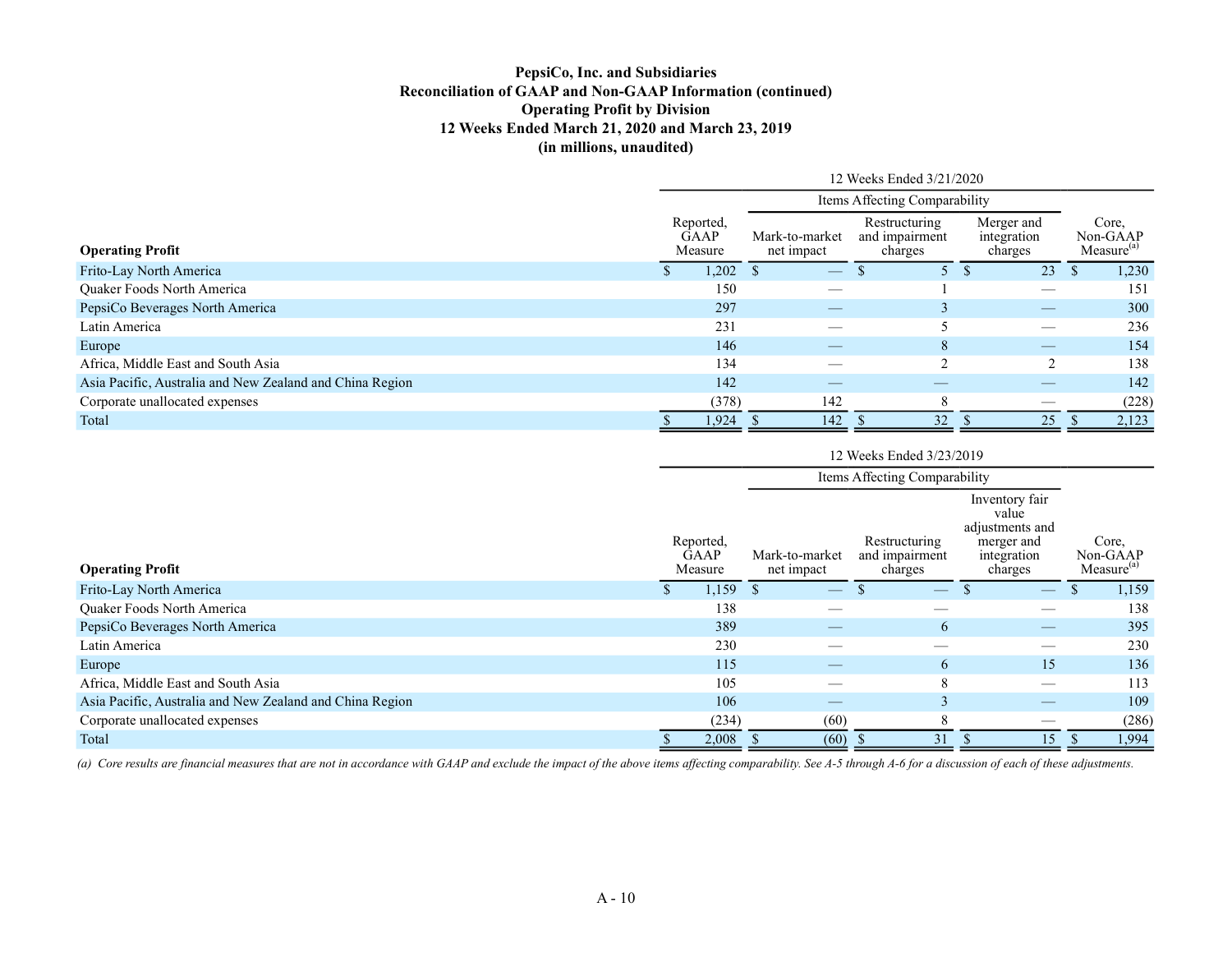#### PepsiCo, Inc. and Subsidiaries Reconciliation of GAAP and Non-GAAP Information (continued) (unaudited)

#### Gross Margin Growth Reconciliation

|                                                                     | 12 Weeks Ended<br>3/21/2020 |
|---------------------------------------------------------------------|-----------------------------|
| Reported gross margin growth                                        | bps                         |
| Mark-to-market net impact                                           | $\mathbf{4}^{\cdot}$        |
| Restructuring and impairment charges                                | (5)                         |
| Inventory fair value adjustments and merger and integration charges | (10)                        |
| Core gross margin growth                                            | bps                         |

### Operating Margin Performance Reconciliation

|                                                                     | 12 Weeks Ended |
|---------------------------------------------------------------------|----------------|
|                                                                     | 3/21/2020      |
| Reported operating margin performance                               | $(172)$ bps    |
| Mark-to-market net impact                                           | 149            |
| Restructuring and impairment charges                                |                |
| Inventory fair value adjustments and merger and integration charges |                |
| Core operating margin performance                                   | $(18)$ bps     |